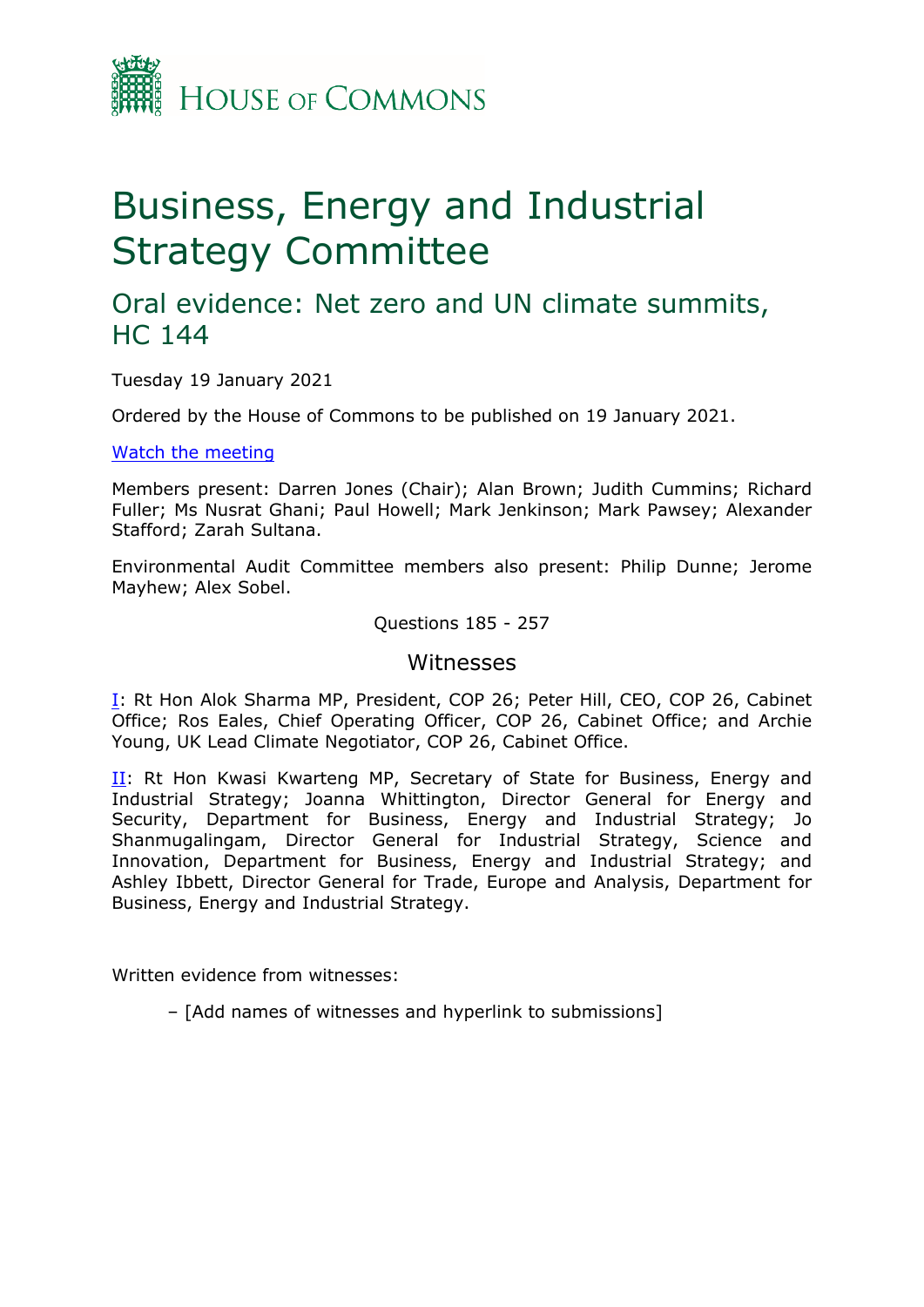

## Examination of Witnesses

<span id="page-1-0"></span>Witnesses: Alok Sharma, Peter Hill, Ros Eales and Archie Young.

Q185 **Chair:** Welcome to this morning's session of the Business, Energy and Industrial Strategy Select Committee, where we have the pleasure of two Secretary of State-level spokespeople on behalf of the Government: the president of COP 26, Alok Sharma, on the first panel; and Kwasi Kwarteng, the new Business Secretary, on the second panel, where we will be talking about the energy White Paper and some other broader issues at the BEIS Department.

For the first hour today, we are delighted to welcome Alok Sharma, who is now the full-time president of COP 26. We are grateful that the president was able to find the time today to be with us. Having had this in the diary when he was BEIS Secretary of State, we are grateful that you are with us today, alongside Peter Hill, the CEO of COP 26, Archie Young, the UK lead climate negotiator, and Ros Eales, the chief operating officer for COP 26. Welcome to all of you.

Alok, before we begin, do I call you Secretary of State, Mr President or Mr Sharma? I quite like Mr President. Is that your preference?

*Alok Sharma:* You can stick with Alok. We know each other well enough now.

Q186 **Chair:** Alok, you will have seen that at the Liaison Committee this week I asked the Prime Minister what his ambition is for COP 26, and he said that he wanted as many countries around the world as possible to sign up to the net zero journey. Is that the headline ambition for you as COP 26 president, or would you provide a few other bits around that?

*Alok Sharma:* It is always a pleasure to be in front of the BEIS Select Committee, and I am sure there will be more occasions during this year when I will be coming in front of you. 2021 is going to be a big year for the climate and for the UK. As well as COP 26, we have the G7, and then our COP partner Italy has the chairmanship of the G20. I am very keen that all these international gatherings have what I would describe as the golden thread of climate action woven through them. That is so vital. The UK has a big part to play in making sure that happens.

We had at the end of last year, as you know, the Climate Ambition Summit. We had 75 leaders from around the world coming together. It was an event hosted by the Prime Minister together with the UN Secretary-General and President Macron, and 75 world leaders made concrete commitments. There were commitments on net zero, which is vital, but also on nationally determined contributions. Those short-term aims for how you get on the pathway to net zero are going to be really important.

In the speech I gave at the end of that event, I said that there are four areas that we wanted to particularly focus on. The first was a step change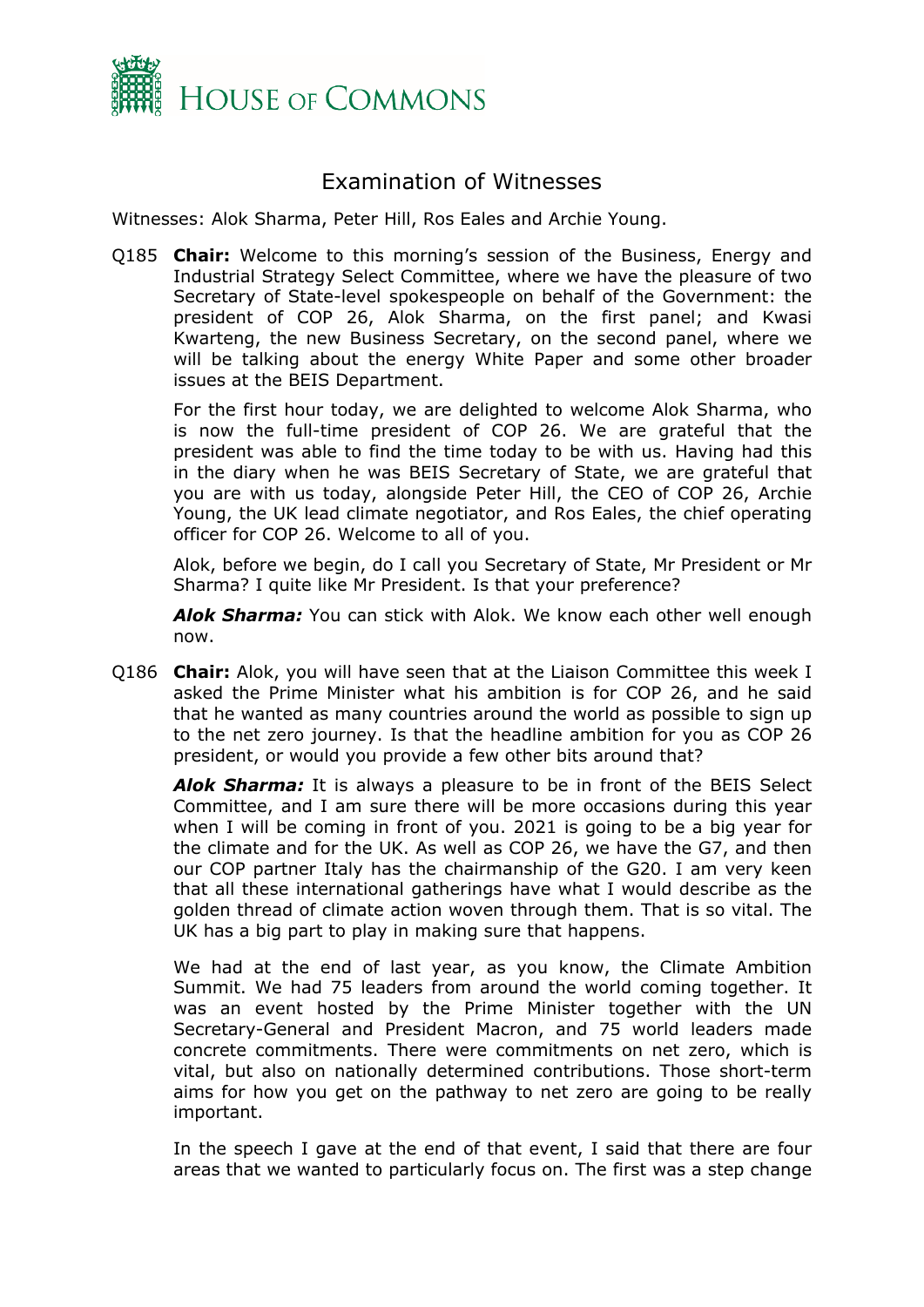

in mitigation, making sure that all countries come forward with ambitions NDCs. The second was for countries to strengthen their adaptation plans, and of course the UK set out its own adaptation plan when it submitted its NDC to the UNFCCC. Then it is very important to get finance flowing. There is this totemic figure of \$100 billion a year in finance that has been promised by developed countries, and we need to deliver on that and see how we can get private finance flowing.

The final thing was the increase in international co-operation, ensuring that the outstanding items in the Paris rulebook are closed off and we have a fair and negotiated outcome on that. Then, in terms of driving that international co-operation, we are running five campaigns on nature, adaptation and resilience, clean energy, zero-emission vehicles and finance. In conclusion to your initial question, I want this to be the most inclusive COP ever, and I am very happy, as we go through the questioning, to talk about what we are doing to ensure that that happens.

Q187 **Chair:** A concern that has been raised recently is about the decision by Government, specifically your colleague Robert Jenrick, not to intervene in the new coal mine decision in Cumbria. As the previous BEIS Secretary, were you part of any discussions with MHCLG about trying to say that new coal power stations in the UK are not in line with our climate commitments or what we are trying to tell other countries?

*Alok Sharma:* The decision that was made there was about allowing a local authority to take on that decision making. More broadly, we have had a big impact in bringing down the mix of coal as part of our energy mix. You know we have a commitment to end coal usage as well. You will have also seen the commitment by the Prime Minister to stop international financing support for coal, made at the UK-Africa investment summit last year. In other areas where we have been providing financing to other countries, we are stopping that when it comes to carbon.

Q188 **Chair:** In that context, from my perspective it is pretty embarrassing that we are starting a new coal power station in the UK. Surely you have had a discussion with colleagues in Government to say, "This is not the right direction of travel."

*Alok Sharma:* I do not want to go into the details of discussions we may have had in Government at either ministerial or official level. The direction of travel for the UK is very clear, and I completely understand the point you are making.

Q189 **Chair:** There is a lot of discussion about how much progress we will make at COP 26 in meeting the 1.5° Celsius target and the Paris rulebook. We have had some evidence to the Select Committee that the language suggests we might not get there, but that that is okay. Witnesses have said to us, "That is really not okay. We need to get to 1.5° Celsius capped post-industrial levels." What is your view on COP 26 and how much progress we will make towards that target and the Paris agreement?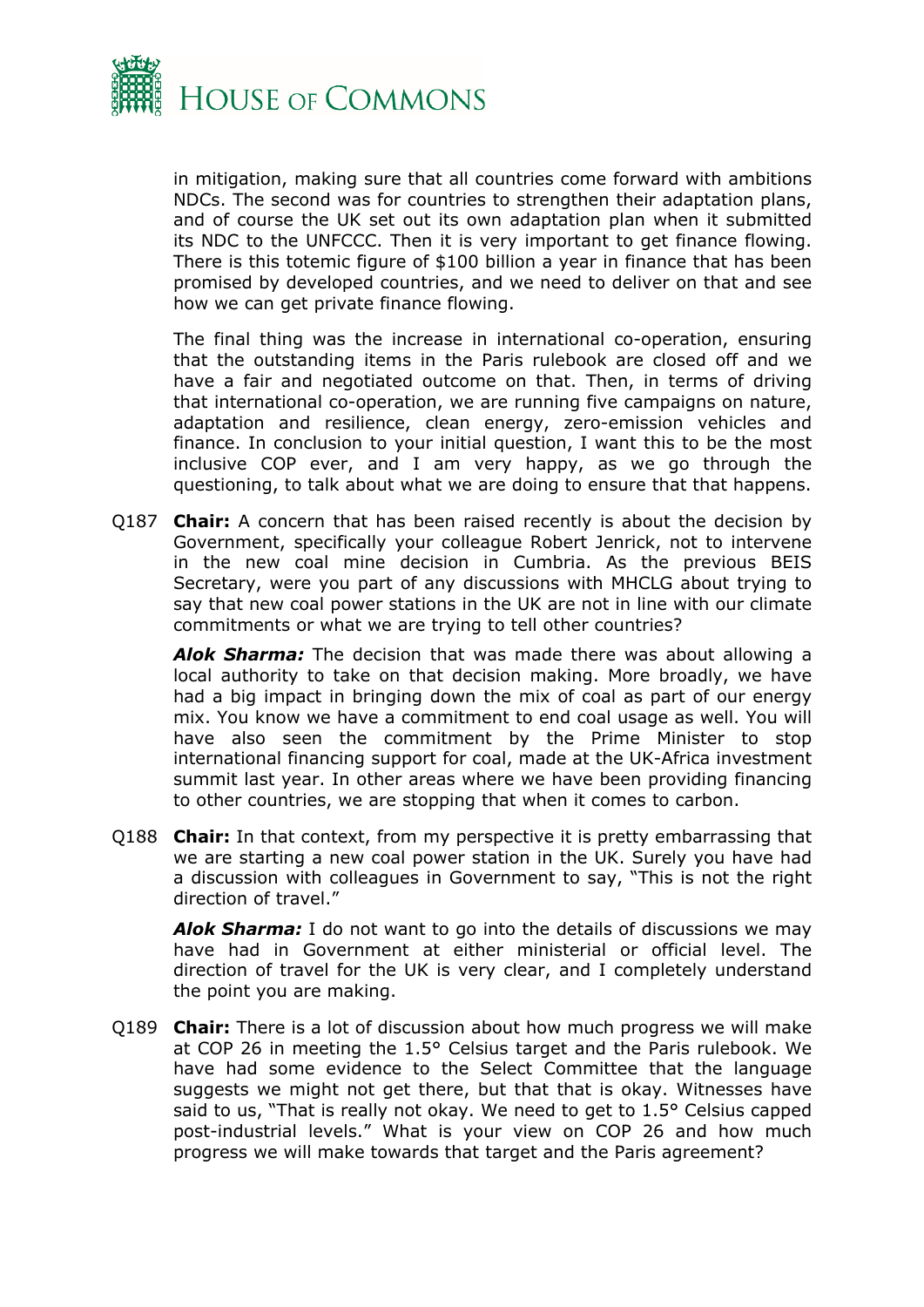

*Alok Sharma:* You have seen the commitments to net zero made by major economies. We have seen a momentum shift during the last year in the commitments that have been made by Japan and South Korea. I was in South Korea on the day President Moon made his commitment to net zero. We have seen the commitments made by China to net zero before 2060, and we have the incoming Biden Administration as well.

We want to make best efforts to bend that curve: 2°, closer to 1.5°, is what is set out in the Paris agreement. We want to make every effort to get there. It is encouraging that 43 enhanced NDCs have now come forward. As I made very clear at the Climate Ambition Summit, we need to make a lot more progress during this year, if we are to get to that point and be able to bend the curve downwards.

**Chair:** I should have said at the beginning that we are also delighted to welcome Philip Dunne, Chair of the Environmental Audit Committee, and his colleagues Jerome Mayhew and Alex Sobel.

Q190 **Jerome Mayhew:** Mr Sharma, you addressed four key objectives for the COP. The first one is mitigation and the fourth one is increasing the levels of international co-operation. I am sure you are aware that there is a growing head of steam behind supporting the international introduction of border carbon adjustments as a key objective of COP 26. Domestically, I noted there was an article in *The Times* just yesterday by the economics editor, suggesting that this is a tariff that could assist in economic recovery and growth. What is your thinking? Is this something the Government are interested in?

*Alok Sharma:* You are absolutely right that there is increasing interest in the idea of a border carbon adjustment around the world. There is no doubt about that. As you will know, the EU intends to publish some proposals on this later this year. There are other countries that have expressed concerns about what this might mean for them. To address your issue about COP 26, I am not anticipating this becoming an issue within the negotiations. As you know, it is not a mandated issue. It is not part of the work programme, but it may have an impact in terms of the overall context of Glasgow.

When it comes to the UK Government, it is a matter for the Chancellor and the Treasury. From a UK perspective, we have to consider the approaches we are going to take to tackle carbon leakage. There is no doubt about that. In terms of domestic policy, that is really one for the Treasury.

Q191 **Philip Dunne:** Thank you very much indeed, Chair, for inviting members of my Committee to join this session. Alok, you will recall that, before Christmas, I was one of those calling for the role of COP 26 president to be a full-time job, so I am particularly pleased that you now have this role.

I am also concerned that you have enough support, no longer having the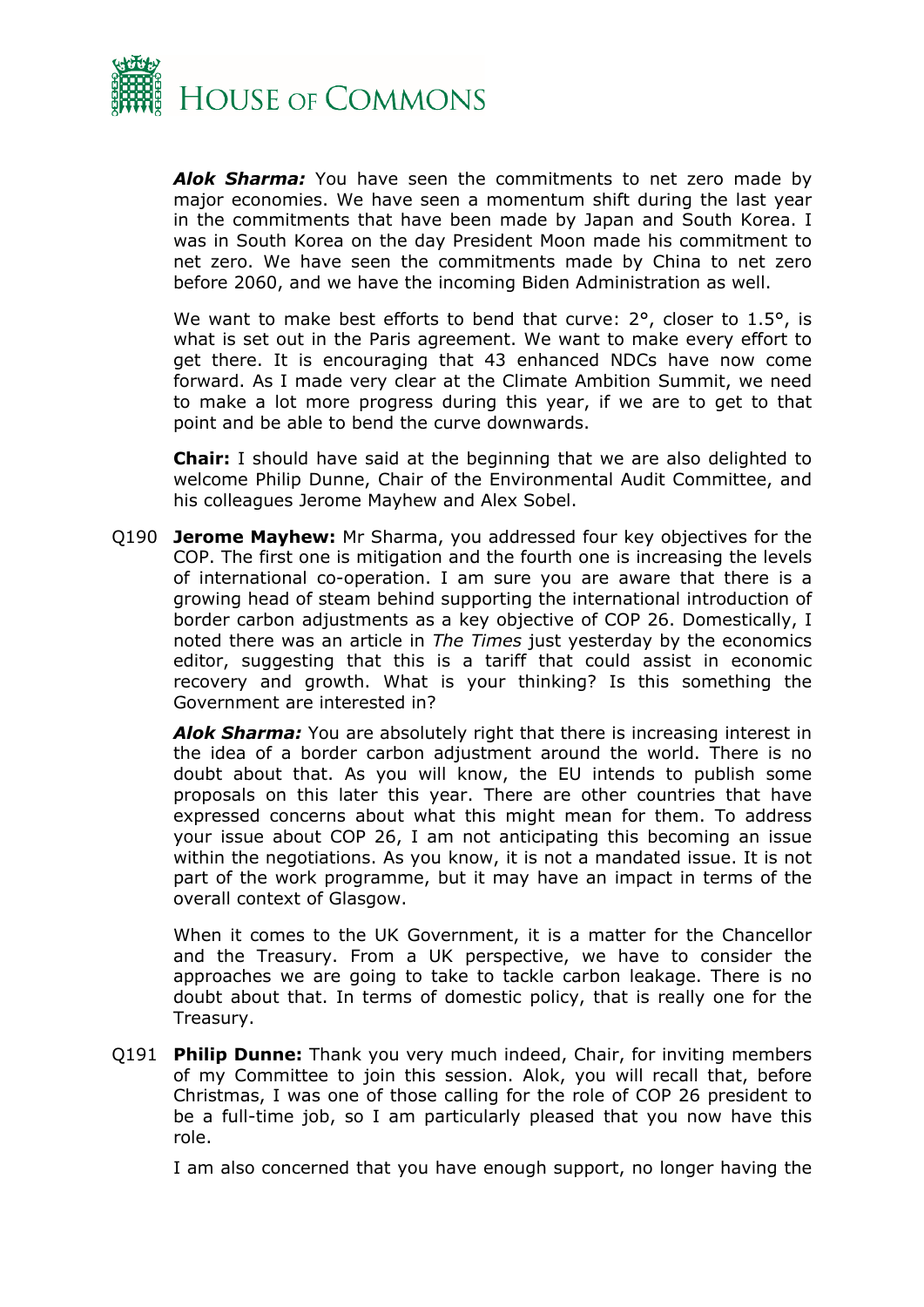

full panoply of a Government Department behind you. I am pleased that you have brought your executive colleagues from COP 26 with you today. Can you give us some reassurance that you will have the resources at your disposal to do, in what is now only a few months, what it took other Governments who hosted previous COPs many years to pull together?

*Alok Sharma:* I am very pleased to be now focusing all my energies on this. As I said, it is a big moment. COP 26 is the biggest event the UK will have ever organised, and it is vital that we make meaningful progress when it comes to tackling climate change. I will invite Peter Hill, CEO of the COP 26 unit, to comment on this, but I certainly feel we have support in Government.

As you know, over the past year it has been the COP unit, but other Government Departments have been working on this: colleagues at BEIS, Defra and HMT have been part of this, as well as our diplomatic network. I have done a lot of engagement internationally, clearly virtually, but a lot has been done with countries across the world by the diplomatic network as well. Collectively, between us, we have engaged with 126 Governments, if I am right, and we will continue to make an effort.

I am also very keen that we involve Cabinet colleagues in this agenda going forward. There is a lot of enthusiasm for this. I am confident that we will have the support and resources from Government. As you will have heard from the Liaison Committee, the Prime Minister is completely behind this agenda as well.

Peter, is there anything you wanted to add in terms of resources to reassure Mr Dunne?

**Peter Hill:** You have covered it very well. We have a significant team in the COP 26 unit, working night and day on this. As the COP president has said, there is a very significant number of Departments with standing teams working on this, co-ordinated in the ways you would expect across Government and then, at ministerial level, by the COP president as chair of the climate action implementation committee and the Prime Minister as chair of the climate action strategy committee.

I do not feel at the moment that we lack support, or the people and expertise we need for the job, which is not to say that this is not a significant undertaking. No one is in any doubt about that.

*Alok Sharma:* If I may add one point, which Peter has made as well, my focus is on COP 26, but I continue to chair the climate action implementation committee. That also allows an opportunity for us: at the same time as we are advancing international efforts, to continue to advance our domestic agenda, through the work we have already done on the 10-point plan and the energy White Paper, which I know you will discuss with the BEIS Secretary of State.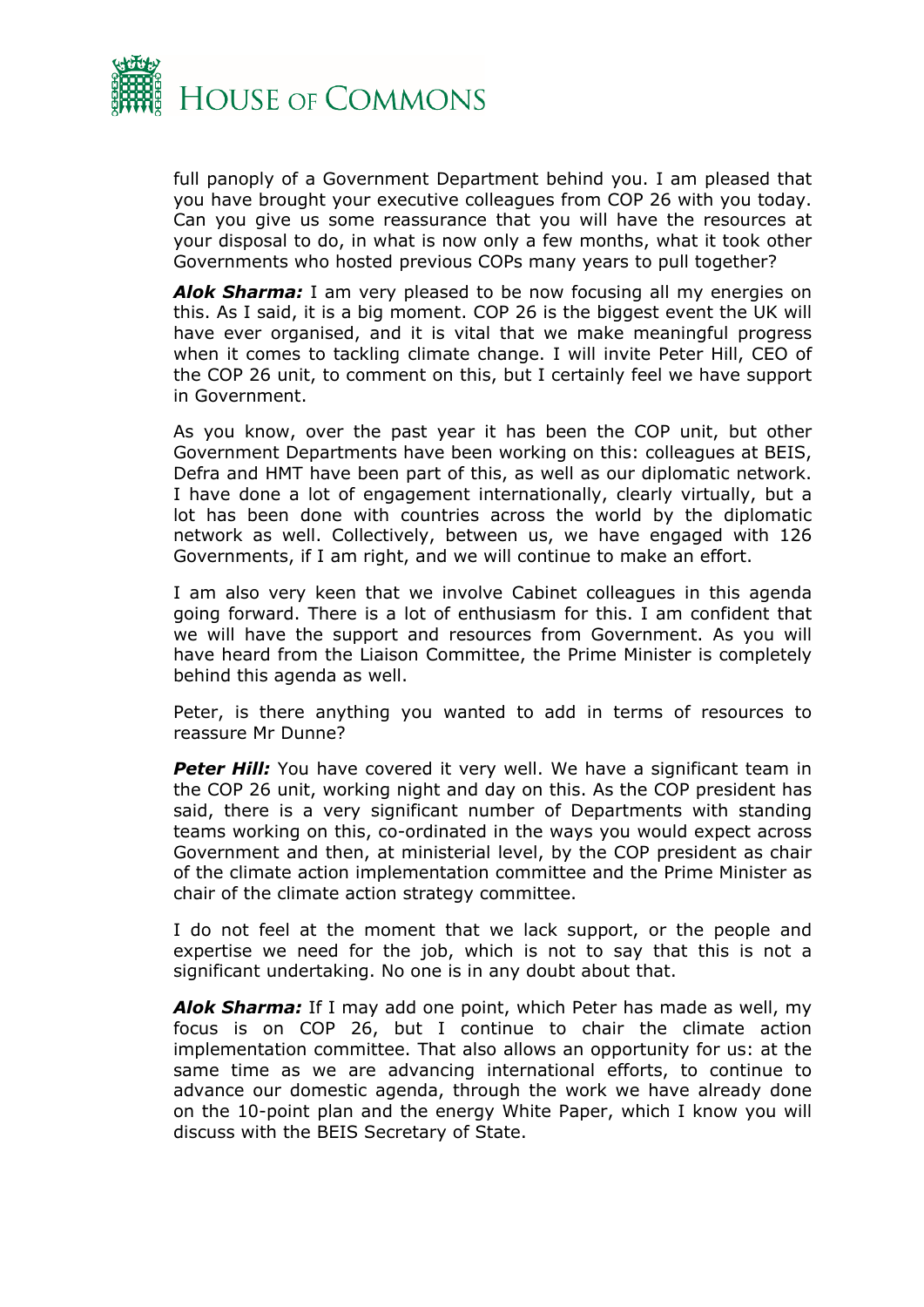

During the last year, when I spoke to other Governments and encouraged them to be much more ambitious when it comes to NDCs and their long-term strategies, there was always a question about what the UK was going to do. Last year, the Prime Minister set out our NDC of at least 68% by 2030, and that was extremely well received both domestically and internationally.

Q192 **Philip Dunne:** Mr Hill, how many people do you have in your COP 26 team?

**Peter Hill:** At the moment we are around 160.

Q193 **Philip Dunne:** Does the Foreign Office have a priority in its objectives for this year to give you all the support across missions that you require?

**Peter Hill:** Yes. I think I am correct in saying that all our ambassadors and heads of mission have COP as one of the objectives in their personal objectives and in their mission objectives. The Permanent Secretary of the FCDO and the Foreign and Development Secretary have both, in recent weeks and months, written to the network to ensure that they understand the priority that this needs to be given.

That is very helpful and important, but we have not had any lack of engagement from the network overseas, or indeed any lack of commitment or interest in pursuing this. They are pretty gung-ho to push it forward.

**Philip Dunne:** Alok, you referred to the Liaison Committee. The Prime Minister committed that you would appear before Parliament to answer questions on the progress of COP 26, so we look forward to more scrutiny and a parliamentary session on the Floor routinely.

Q194 **Ms Ghani:** Mr President, you talk about the enthusiasm and support for COP; you seem to be throwing the kitchen sink at it. The French President had three years to engage before the Paris summit. The clock is running down. What are you going to do to make up for lost time?

*Alok Sharma:* The clock is ticking. There is no doubt about that, but I go back to the point that we have not sat on our hands over the past year. There has been a lot of engagement. I have engaged with 50 Governments. Where I have managed it, I have gone and done visits. I have been to South Korea and Italy. Before we had our first lockdown, I went to New York to meet with the permanent representatives and give a briefing, together with the Secretary-General. I have continued to do that on an online basis.

The Climate Ambition Summit, which the UK organised together with the UN and France—we were the leading player in pulling the whole thing together—demonstrated that during last year, despite Covid, there has been some progress. Clearly, we need to do a lot more. This year, we will continue the bilateral engagements. I am also starting a dialogue with the chairs of the various negotiating groups within the UNFCCC process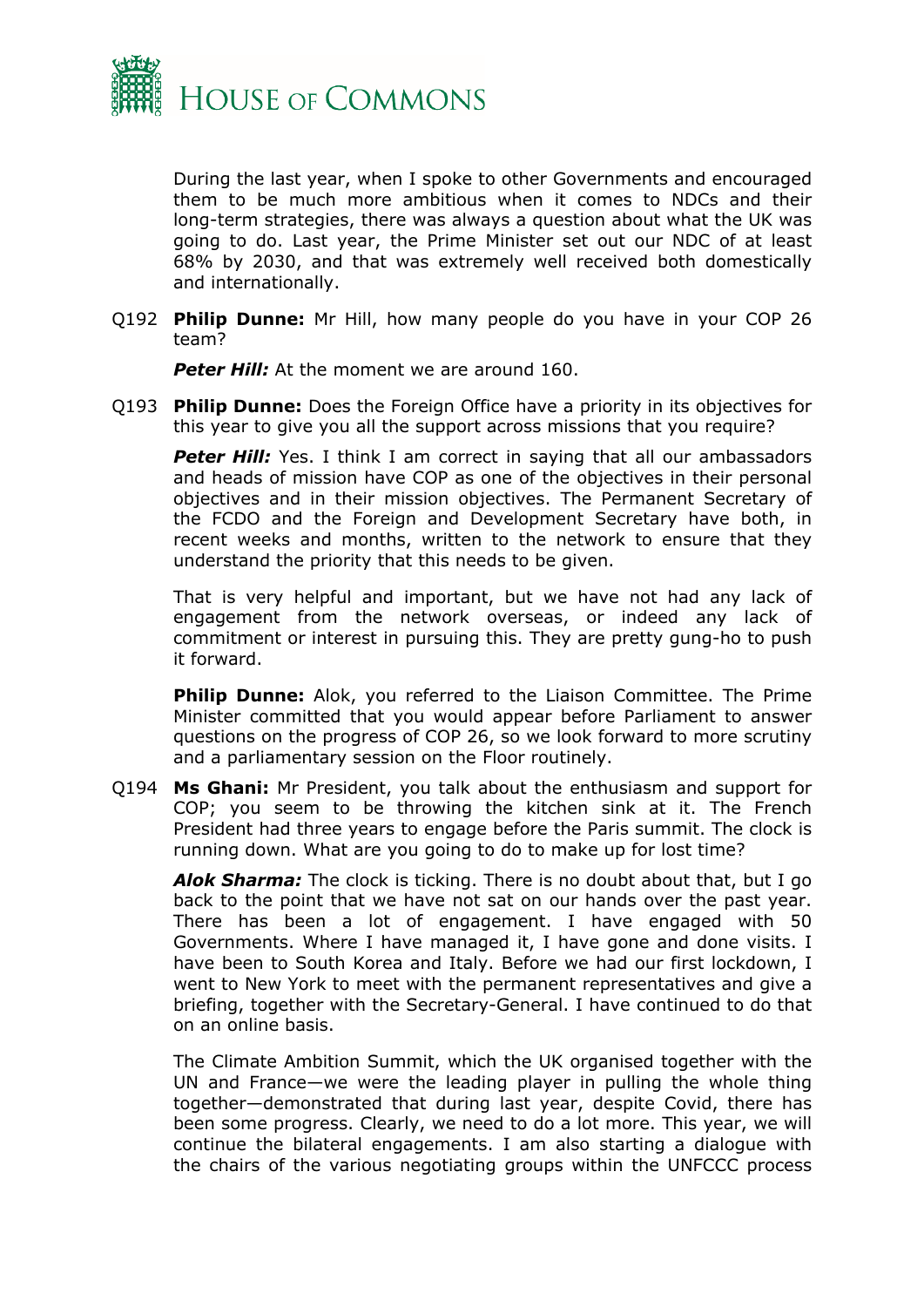

so we are really getting down to the nitty-gritty of the detail, which will be important in closing off the elements of the Paris rulebook that are still outstanding.

There is going to be a big diplomatic effort across the piece. You have just heard from Peter Hill about the work that is going on through the Foreign, Commonwealth and Development Office. The Prime Minister, as is clear from the Liaison Committee, is totally committed to this. He has been on calls with world leaders, making the case for climate action, among other things. I am not complacent at all, but a lot of effort is going to go into this. We need to make sure that it is a success at the end of the process.

Q195 **Ms Ghani:** The president will be away from home for so long, but he will need the support of the Prime Minister. The Prime Minister is obviously throwing his weight behind the principles, but can the president share exactly what part of the programme the Prime Minister is leading on?

*Alok Sharma:* As I said, the Prime Minister is already playing a key role in diplomatic efforts. He led the UK effort on the Climate Ambition Summit. Very many people commented that it was a good event, and we got some good commitments. Clearly, we need to do a lot more. He has had direct engagements on climate with heads of state including President Xi, Prime Minister Modi, President Macron, Chancellor Merkel and President Moon. There is a whole range. He has already had an introductory call with President-elect Biden, and we are looking forward to working closely and in partnership with the new Administration when it comes into place.

This is an agenda that the Prime Minister has championed for a very long time. I was with him as a junior Minister at the Foreign Office when he was Foreign Secretary, and he was the one who made our commitment to climate action and the doubling of our funding for ICF at UNGA in 2019. He has championed this for a long time. Every conversation I have with him demonstrates to me that he really wants us to make an effort to succeed, and he is going to be playing a key role in talking to world leaders around the globe.

Q196 **Judith Cummins:** My questions are about the situation with President-elect Biden. How did the election of President-elect Biden affect the COP 26 unit's preparation? How are you engaging with the Biden transition team?

*Alok Sharma:* The Biden presidency is good news in terms of tackling climate change. I welcome the commitments the President-elect has already made to rejoin the Paris agreement and to put the US on the path to achieving net-zero emissions by 2050. We are looking forward to working closely with the Administration following the inauguration.

Chair, as you and other colleagues will know, right now there are strict limitations on the transition team engaging with foreign Governments,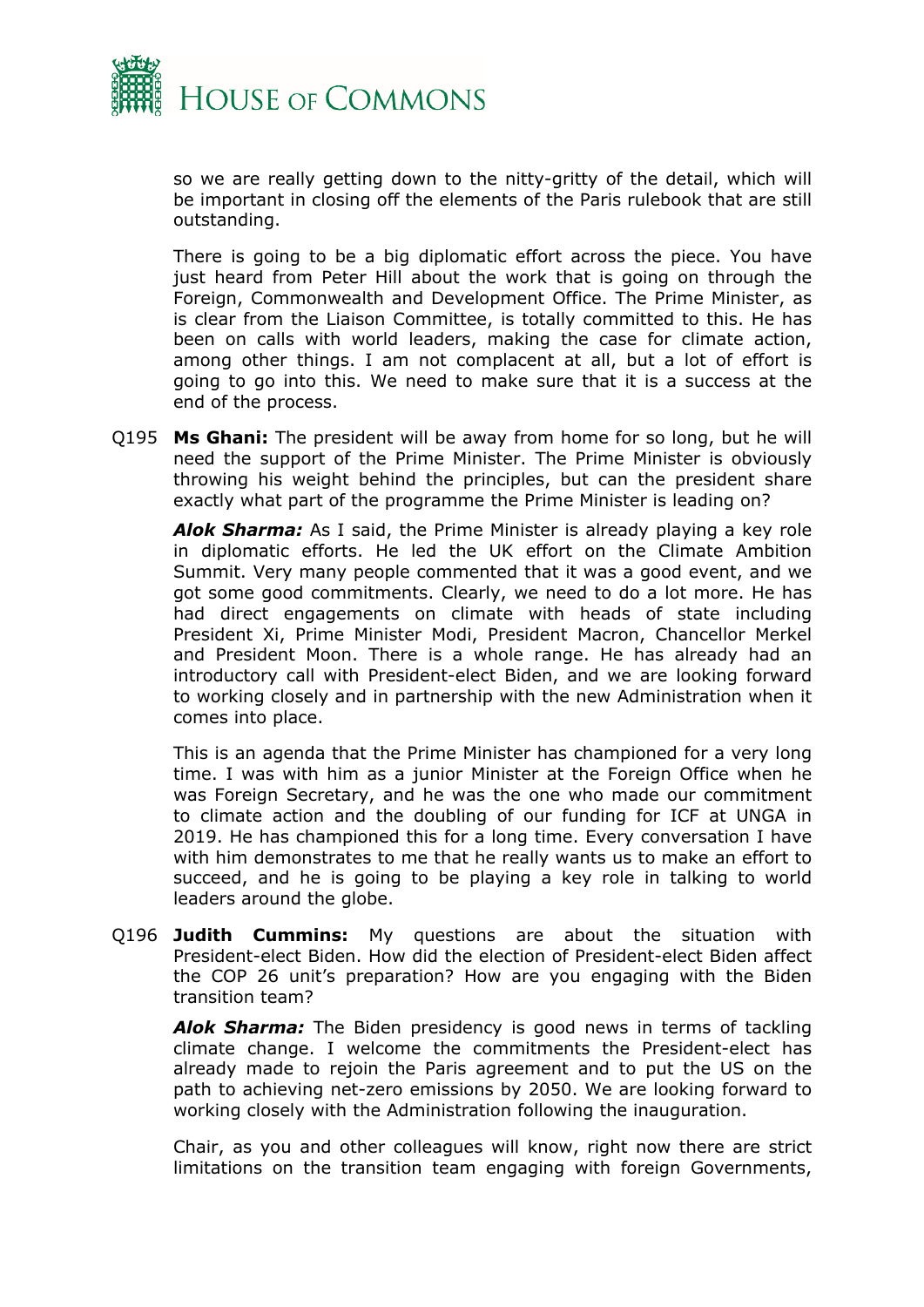

and we respect that. Nevertheless, we have been engaging with climate policy experts in the US and senior political folks who are close to the incoming Administration. I had a very good conversation with John Kerry prior to his appointment, and I am looking forward to continuing that dialogue and hopefully getting out to the US in person at some stage. We will have those formal discussions.

It is worth pointing out that, during the last year, the COP unit and the rest of our network have continued to engage with the US on climate at sub-federal level. I have had a number of very good conversations with Eric Garcetti, the Mayor of Los Angeles, who leads the C40 Cities group, and Jared Blumenfeld, the California Secretary For Environmental Protection, who sits on our zero-emission vehicles council. We have a very good dialogue with them.

At the Climate Ambition Summit, we had one governor representing a Democratic state and one representing a Republican state. There is some consensus already on this issue. Around 29 states in the US already have in place some sort of clean energy or renewable energy target, and nine have committed to net zero. We are looking forward to formal dialogue with the incoming Administration, but we have been talking at various levels already over the past year with players in the US.

Q197 **Judith Cummins:** The President-elect has announced plans to host a meeting of major economies to discuss global climate action. What role is the UK playing in this as co-president of COP, and how does it fit in with the wider COP programme?

*Alok Sharma:* We are building up a calendar of events when it comes to COP. There are a whole range of events already in the international calendar where there is an opportunity to talk about climate. We welcome the incoming Administration's ambition to hold an event soon following the inauguration, and we will work with them on that. The international community will be keen to see the detail of any future US NDC and any future commitments on finance. Like I say, I am very positive about the commitments that were made during the presidential election. We are looking forward to working closely with the new Administration.

Q198 **Alexander Stafford:** It is good to see that there is now a dedicated person looking after this aspect. Going back to when the Government first announced that they would be holding the presidency, do you believe the Government fully understood what this would mean and what it would entail?

*Alok Sharma:* I was not there at the bidding stage. I might invite Peter Hill to comment on this. Everything I have seen since I came into this role from February of last year suggests that the Government very clearly understood what COP was all about. The UK Government have attended all the previous COPs. There is a process of securing the nomination for this role, and the UK Government jumped through the hoops on that. We have a good track record of organising and delivering big events: the G8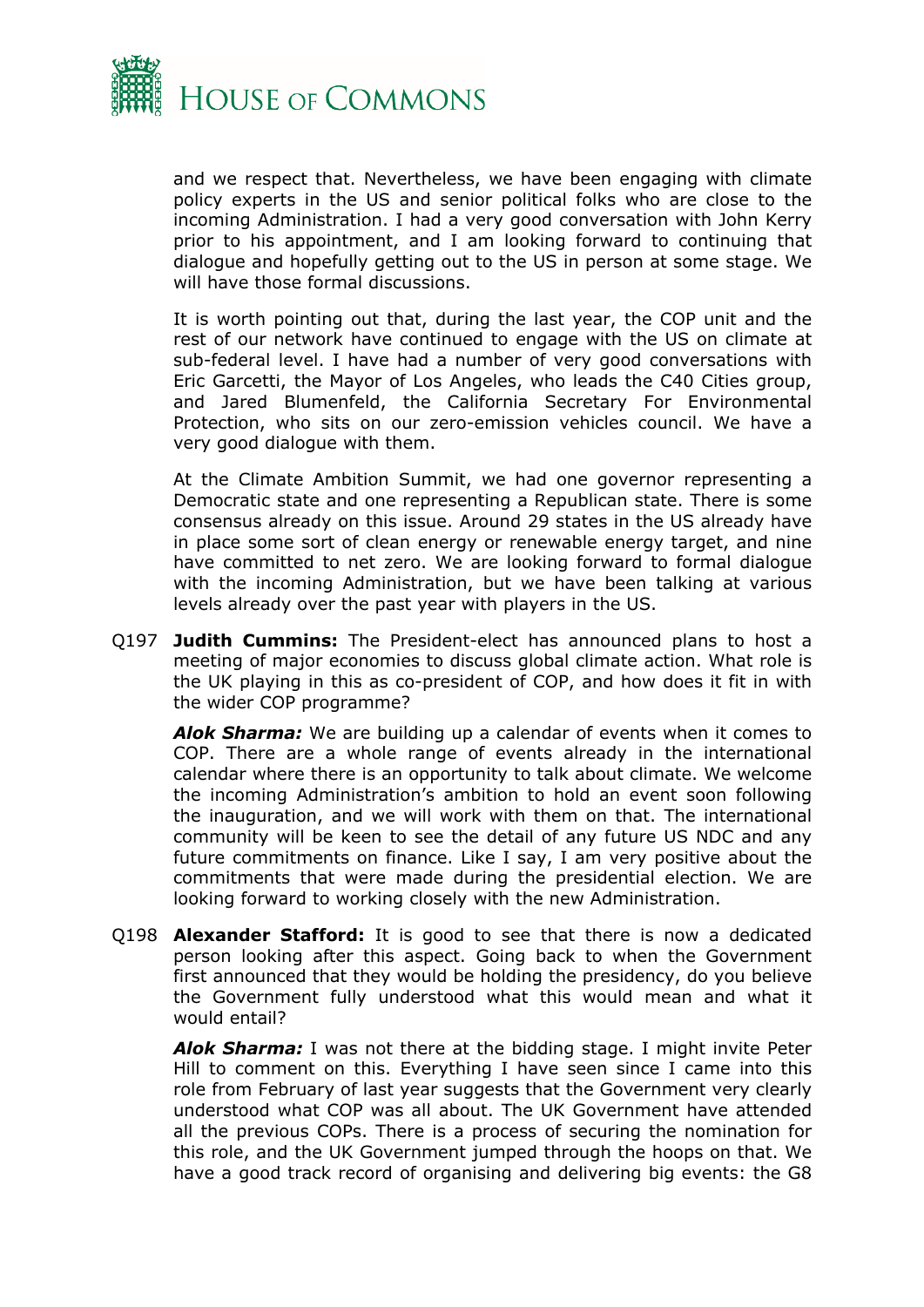

at Gleneagles; the NATO summit that took place in 2014; CHOGM, which took place in London in 2018; and last year we had the UK-Africa investment summit, which I was involved in the organisation of. We have a track record of doing these things.

From what I have seen since I have been in post, the UK Government have very clearly understood what is required. Archie Young is our chief negotiator and has been involved for a number of years as part of the negotiation process. I do not know whether he or Peter wants to comment on the UK Government understanding what we were getting into.

**Peter Hill:** I was in a different role at that time and saw those discussions from a different position. There was quite careful consideration, because it was seen as an enormous opportunity but also a considerable responsibility. At least as far as I was part of it, there was discussion of what this involved and what the Government were taking on. Since I started this job, in October the year before last, the Prime Minister has left me in no doubt about the importance he attaches to this in the UK's overall international efforts for 2020 and 2021. He has been crystal clear with me about how important this is and the support we are going to have from across Government. Archie is more of an old hand at COPs than I am, so he may want to come in.

*Archie Young:* As many of you will know, the process of deciding on the host for COP tracks the five UN regional groups. COP 26 was always due to be the turn of WEOG, the western Europe and other states group. When the conversation among other WEOG members started towards the end of 2017, several countries were interested, including us and others. That was when the conversations across Government started. We have been looking at this for a long time, even before the possibility of the UK hosting became public. It was a cross-Government effort. The conversation was led by BEIS, given that is where our international climate negotiations focus is led from, but included all the Ministries across Government that were involved.

It also included going through the appropriate steps in Government, the appropriate internal review processes, the appropriate conversations with Treasury, to understand what the resource requirements and the appropriate milestones would be. Of course, nobody foresaw that we would end up having the longest incoming presidency in history, given Covid. Inevitably, our plans have had to change and adapt, but, in the unit we discussed earlier, the way we have staffed up and prepared ourselves for this has enabled us to have the resources and the plans ready despite these challenging and uncertain circumstances.

Q199 **Alexander Stafford:** That seems very positive overall, but when we had Claire O'Neill, the previous president, speaking to the Committee, she said there was initially some reluctance among Departments around the bid. Is there still reluctance? Has it been overcome? Are all the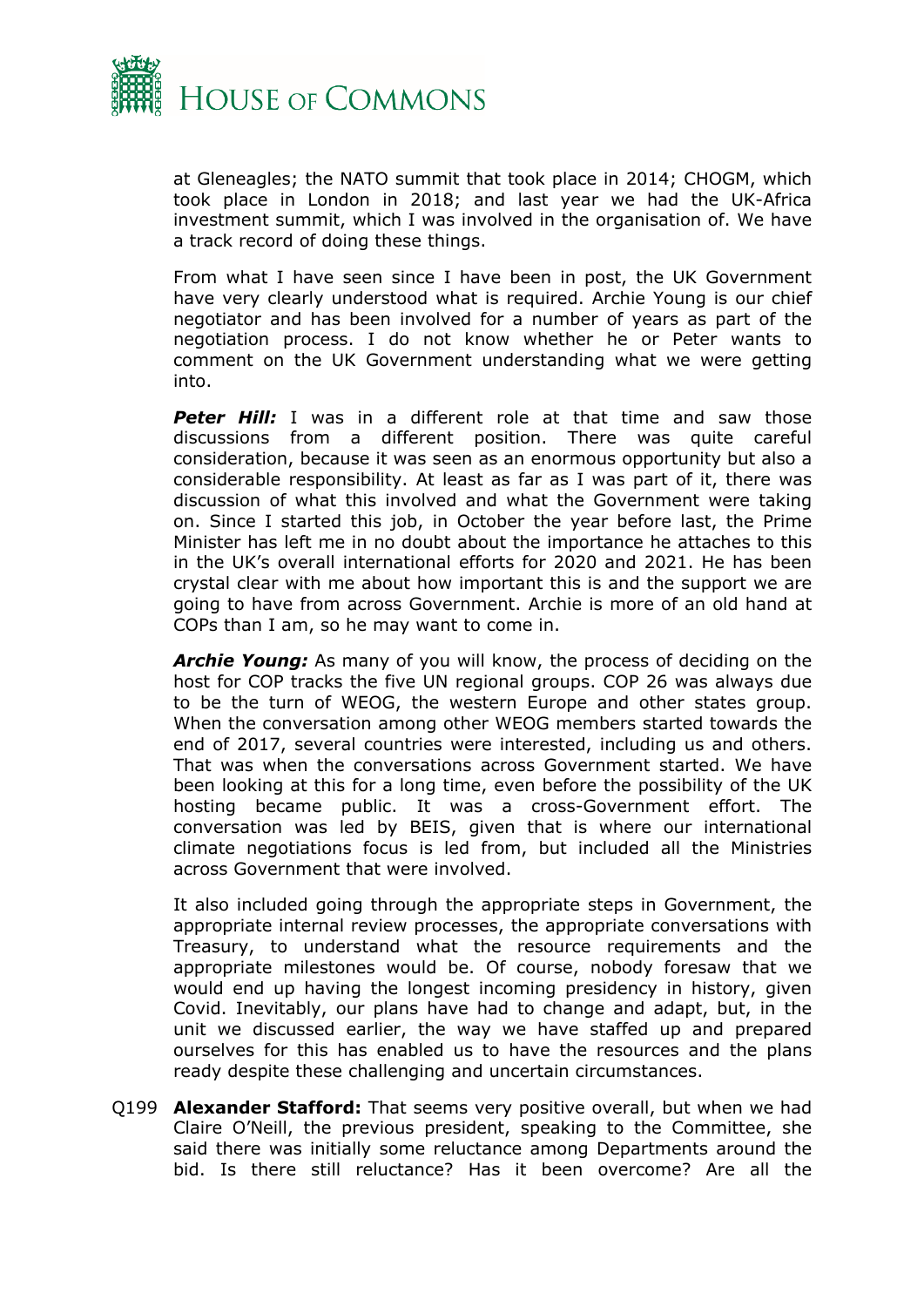

Departments now pushing in the right direction?

*Alok Sharma:* Yes, all Departments are pushing in the same direction on this. Cabinet colleagues are very keen to be involved, to support this process and to get their Departments behind this effort on COP 26. As I said, I was not there at the start of the process, but now I can tell you that there is a huge amount of momentum.

Picking up the point that Archie made, of all the COP presidencies, this is probably unique given the circumstances in which we find ourselves. We are not able to meet physically, as we would like, and have to do a lot of engagement virtually, but we have continued that. If I think back, as well as the engagement I have done on a bilateral basis, during the last year I have also taken part in about 50 events with the international climate community. That is just what I have done. The whole team has done an enormous amount of work, and we have had support from other Government Departments as part of this.

Q200 **Alexander Stafford:** It is good to see there is internal support, but we were also told that the COP unit was unable to recruit externally and to get the best people for the role, frankly. Is that still the case? How are you ensuring that we get the best external hires into your team to make the best of this?

*Alok Sharma:* That is certainly not the case. If you look at the COP unit—again, Peter might want to comment on this—it is made up of folks with particular expertise who are seconded in from around the Civil Service, but we also have externals who have been hired in. It is worth pointing out that we also have the high-level champion, Nigel Topping, who is leading the process of engaging with non-state actors, getting them to sign up to the Race to Zero campaign, so they commit to going to net zero by 2050 at the latest on science-based targets. He has a couple of civil servants who work with him, supporting him on a full-time basis, but he also has access to 50 colleagues who have been seconded in mostly from the private sector, some of them part time.

I have never felt, during the time I have been involved with COP 26, that there has been a hesitancy to take on experts, if we need them. We also have various advisory groups. One of them is Friends of COP, and its details are on the COP website. These individuals include some former COP presidents, and we lean on these experts very heavily. I have very regular conversations on an informal basis to get support, thoughts and reaction from those individuals. I certainly do not feel we have been shy in reaching out and getting external support when we have needed it.

Q201 **Mark Pawsey:** Good morning, Alok. I want to talk about the question of raising finance for the commitments made in the Paris agreement. In your opening remarks, you said that we need to get finance flowing. The sums of money to achieve what we want to achieve are eye-wateringly large, and this is for economies that have just had to spend very substantial sums supporting businesses and healthcare systems through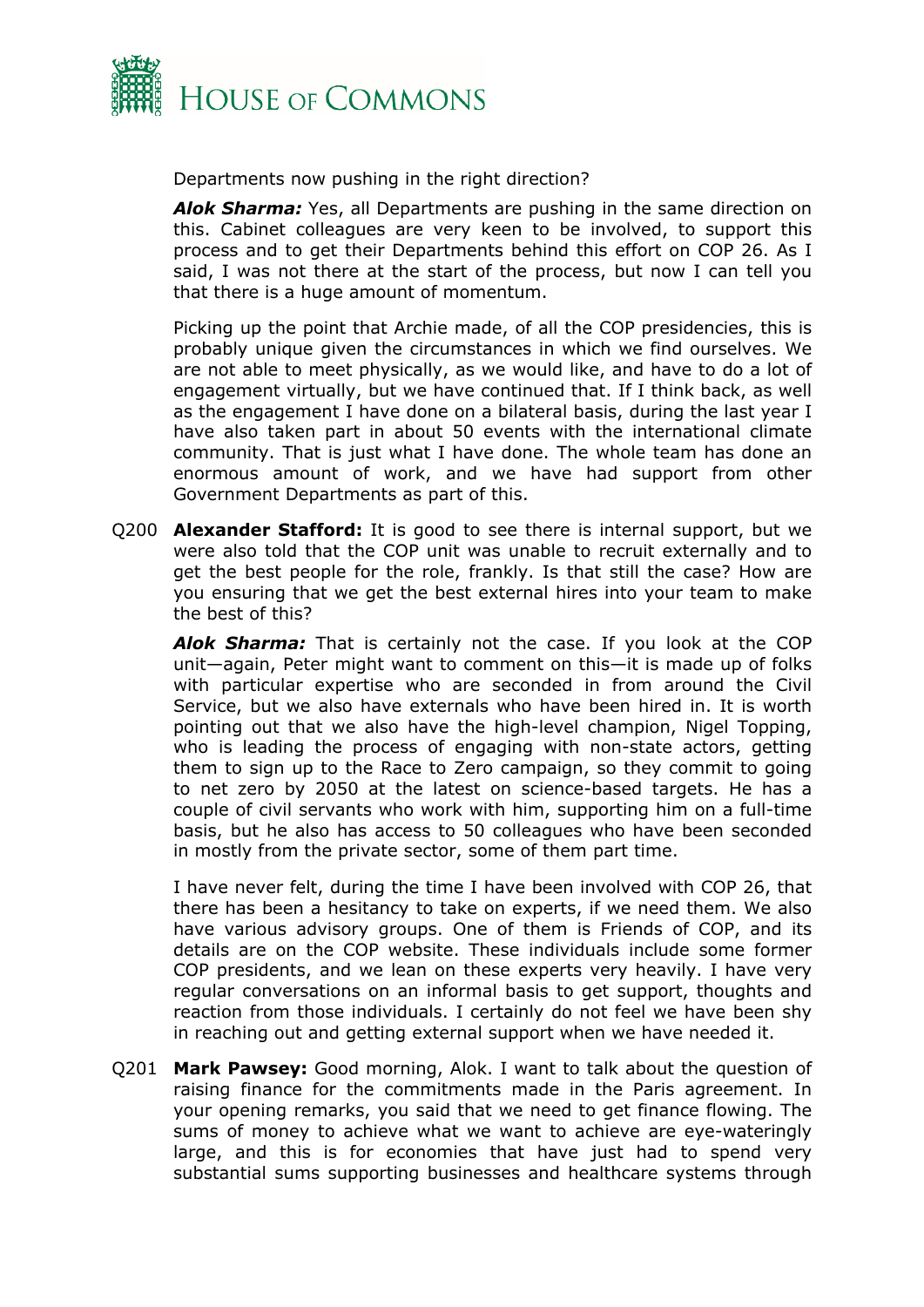

Covid. You said we need to get to \$100 billion per year by 2025. How are we going to get there?

*Alok Sharma:* You are absolutely right that finance and getting it flowing is one of our key aims as part of the COP presidency. The figure of \$100 billion is what we are looking for developed countries to make available through international climate finance for developing countries.

This is a totemic thing, and it is a matter of trust. When I talk to developing countries, they bring up this issue: "When are we going to reach the goal of \$100 billion? It should have been delivered for 2020." The latest OECD figures show that, in 2018, we were under \$80 billion a year. We will not get the figure for 2020 until probably past COP, but I am sure that people will make various estimates.

We know this is a difficult time in terms of fundraising, but this is one of the areas I am very keen to focus on, to ensure that we get funding into the system to support developing countries. We are working very closely with multilateral development banks, with folks like David Malpass at the World Bank and Kristalina Georgieva at the IMF. The World Bank spoke at the Climate Ambition Summit and has committed to targeting 35% of its spending towards the contribution to meet climate goals. That is a very positive development, but we need to do more.

One side is public finance, and we published a paper very recently setting out what our priorities are when it comes to public finance on COP 26. There is also the work Mark Carney is doing on getting private finance flowing. We have to make a big effort to ensure that more funding goes towards climate and climate-related infrastructure projects around the world.

Q202 **Mark Pawsey:** How can private financiers be encouraged to make the contributions that are necessary?

*Alok Sharma:* Part of it is the leverage you get on any public sector financing, and on the money the multilateral development banks put in. When I was at DFID, we looked at starting a programme on how to make projects more bankable in terms of trying to get private sector money in. That is not what the COP 26 agenda is about in the mainstream, but there is a lot more that we need to do.

It is worth pointing out that there has been quite a lot of success when it comes to the Race to Zero campaign. We have asset managers with trillions of dollars under management signed up to Race to Zero. We are at an inflection point where we are seeing the private sector looking at how you invest in climate and how you go green yourself.

Some of it will be driven by people wanting to do the right thing, but it is also driven by shareholder value. If you look at the market capitalisations of what I would describe as standard economy companies, as opposed to green economy companies, you see the divergence across the world in that. I am hopeful, but there is a lot we have to do to get finance flowing.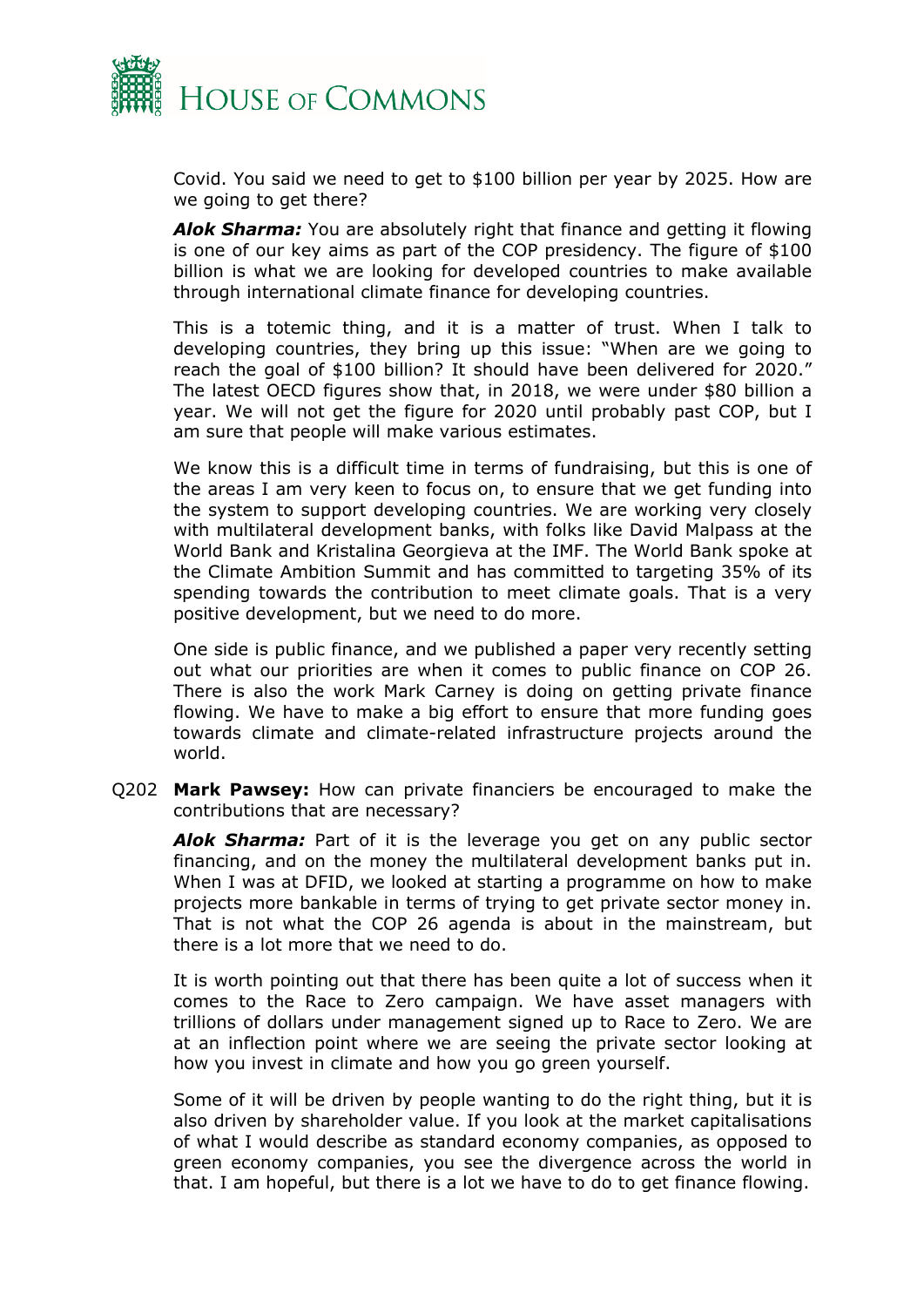

Q203 **Mark Pawsey:** You also spoke about the distinction between mitigation projects for the developing world and adaptation projects that are taking place in the developed world, where the priorities are different. We know that something like £700 billion of annual funding is needed for the mitigation projects. The UK has made an allocation of just £3 billion. From your discussions with developing countries, is our contribution adequate? Are we doing enough?

*Alok Sharma:* The £3 billion refers to the increase for nature-based solutions that the Prime Minister has very recently announced, and that is part of the £11.6 billion ICF over the next five years. From our point of view, that commitment on nature is a big one. We need to make sure that all partners and Governments around the world in developed countries are stepping forward when it comes to their own commitments on climate finance.

Q204 **Mark Pawsey:** As a Government, we are looking at reducing the amount we spend on overseas aid. Is that making discussions with developing countries more difficult in terms of encouraging them to adopt the measures that we all know are necessary?

*Alok Sharma:* When the policy change was announced, I had feedback from NGOs and those who are connected with development matters, but people have also understood that—

Q205 **Mark Pawsey:** What kind of feedback was that?

*Alok Sharma:* There will be folks within the climate world who feel that we should not have made the reduction. However, there is also a very clear understanding that the impact of the pandemic has forced us to take some very tough and necessary decisions.

It is worth pointing out that this is a temporary measure. We will be returning to spending 0.7% of GNI on ODA when the fiscal situation allows. Even at the level we are at, we are still going to be spending more than £10 billion on fighting poverty and on climate action. In terms of comparing us to others—this is an important point to make—we will still spend more of our national income in percentage terms than other developed economies like the US, Japan, Canada or Italy. If you look at the countries that make up the OECD's Development Assistance Committee, we are still significantly higher as a proportion of the average of the DAC countries.

We do an enormous amount of good around the world and people have understood why we have had to make the change, but the key point here from a climate perspective is that, within that envelope, the £11.6 billion has been protected.

Q206 **Mark Pawsey:** Does this proposal mean that some projects that might otherwise have taken place will not be able to happen in time?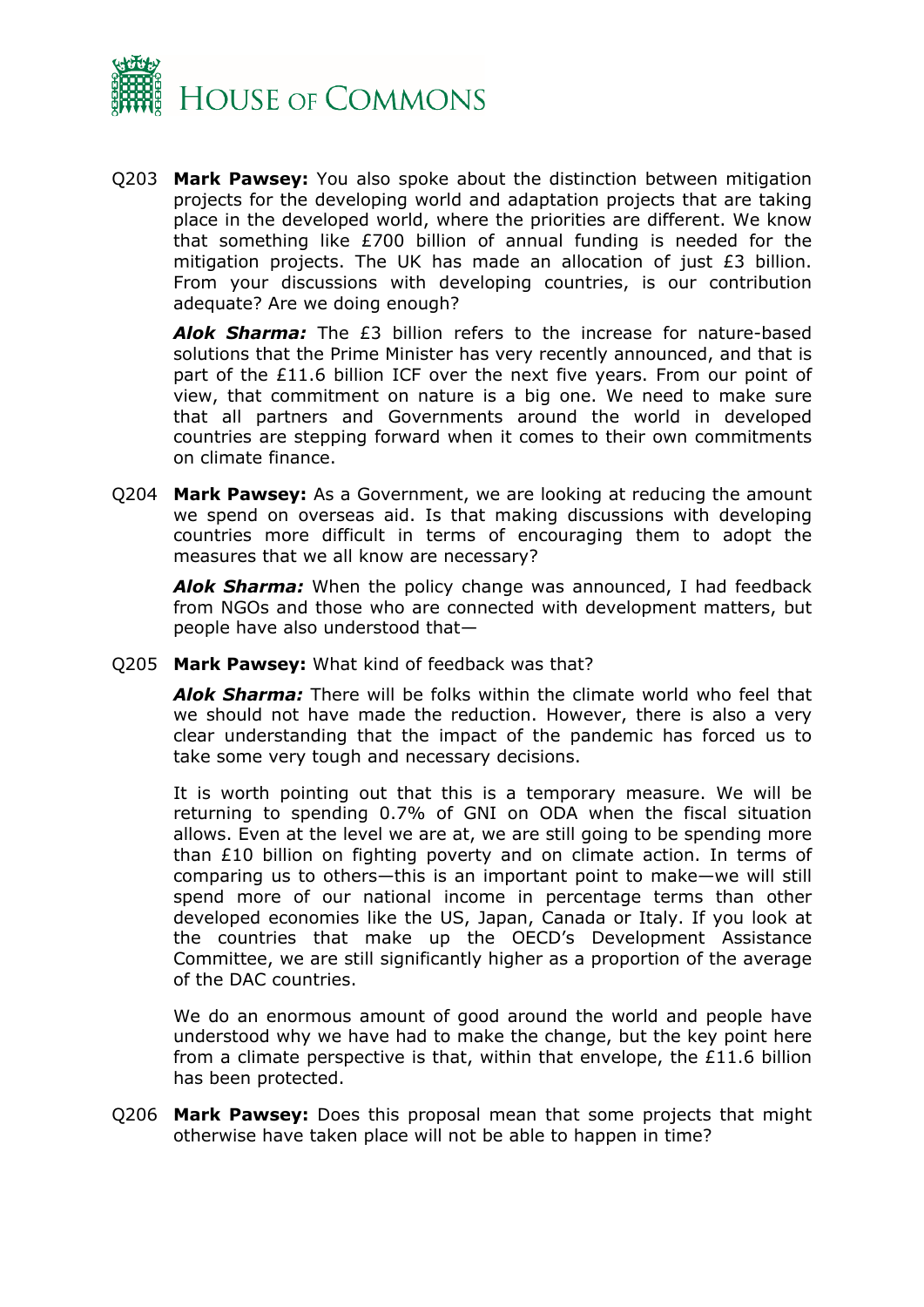

*Alok Sharma:* From a climate perspective, we have protected the £11.6 billion. I can give you some good examples. Take Colombia, which came forward with a very ambitious NDC of 51%. I have had a number of very good discussions with President Duque. The Government there, as pointed out, are very positive about the support we have provided through ICF. Going back to the point specifically on climate, the  $£11.6$ billion is protected.

Q207 **Alan Brown:** Good morning, Alok. Last week the Prime Minister said that you would be able to answer questions in the House on COP 26 preparations. Can you confirm that that is the case? More importantly, if that is the case, what is the process going to be?

*Alok Sharma:* Yes, I can confirm that I will. We are just working out precisely how that mechanism will work, but we will come to a conclusion on that very quickly. I will write to parliamentary colleagues. I also expect to make regular statements to the House and to answer written questions, and I have colleagues across Government who, of course, support this as well. The Minister for Business, Energy and Clean Growth, who is also the COP envoy for adaptation and resilience, will be supporting me when it comes to any business in the House on COP 26 preparations.

I am very keen to emphasise that I want to be as collaborative as possible with parliamentary colleagues. As Philip Dunne said, I have been in front of his Committee previously; last year I was in front of the Lords Select Committee answering questions on COP 26. We had a session with APPGs in December that was open to all parliamentarians, in both the Commons and the Lords, to answer any questions, together with the team. We will continue that.

Very shortly, I will be inviting the chairs of the appropriate APPGs to meet me to see how we can work together. We genuinely want, as a Government, for this to be the most inclusive COP ever. That, of course, will include parliamentarians in the UK.

Q208 **Alan Brown:** When will we have the opportunity to question you in the House of Commons? When will that process be up and running?

*Alok Sharma:* As I said, I will confirm details on precisely how that will work very shortly, but there is a very clear commitment on the part of the Prime Minister and on my part to engage closely with parliamentarians.

Q209 **Alan Brown:** If we look at national delegations to COP 26, many other countries include Back-Bench and Opposition members. Is that something you have given consideration to?

*Alok Sharma:* This came up at the Liaison Committee. Philip Dunne may have raised this issue. No decisions have been taken as yet on the form of the UK delegation. We will share any details when we have them. I take on the suggestion that has been made, but, as the Prime Minister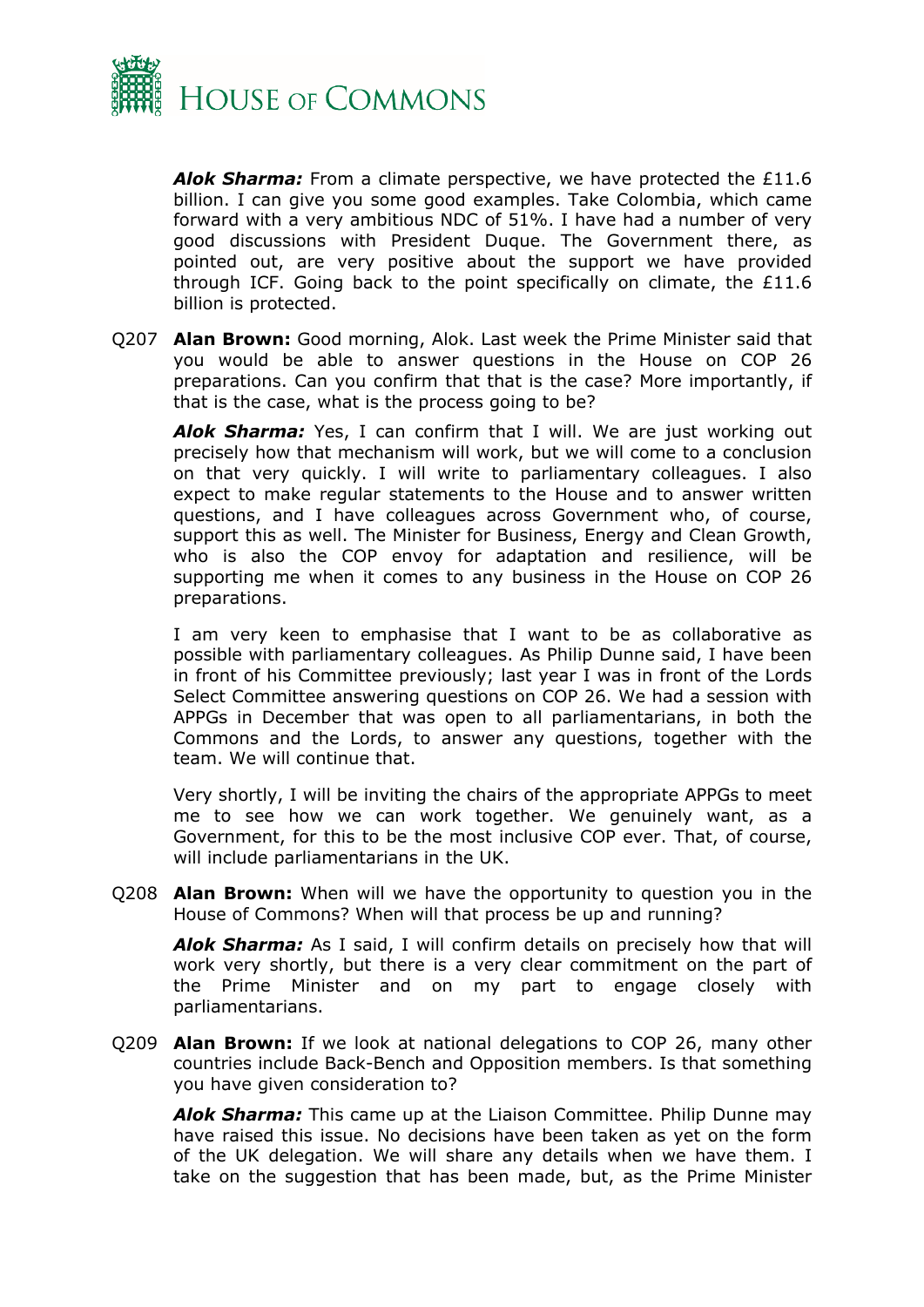

said when this was raised at the Liaison Committee, we are not allocating places in a Committee session like this. I have noted the point that has been made.

Q210 **Alan Brown:** You will be aware that there have been reports of difficulties in the relationship between the UK Government and the devolved Administrations, including the Scottish Government. Claire O'Neill was quite vocal on that, especially when she was in front of the Committee. Previously, the media picked up that, at a Scottish Tory fringe event, the Prime Minister said he did not want to see Nicola Sturgeon anywhere near COP 26. Do you share the same view as the Prime Minister?

*Alok Sharma:* My view is the same as the Prime Minister's, which is that we want this to be an inclusive COP. As I am sure you will have heard from colleagues in the Scottish Government, I have already set up a COP 26 devolved Administrations ministerial group, which brings together the Environment Ministers in the devolved Administrations with the relevant Secretary of State in the UK Government. We had the first meeting of that in November, and we are going to do this on a quarterly cycle.

The aim is to make sure we have very effective engagement and collaboration between the UK Government and the devolved Administrations. It is worth pointing out that extensive official-level engagement is already taking place on all the operational issues relating to Glasgow. That is happening with the Scottish Government, the city council and other delivery partners. I was up in Glasgow in August and, when I am able to, I will go up again soon to meet the delivery partners. I had a very positive meeting with them. It is worth pointing out that a joint delivery framework has been agreed between the Scottish delivery partners, including the Scottish Government, and the COP unit. We want this to be as inclusive as possible.

I might invite the chief operating officer, Ros Eales, to comment on the day-to-day engagement that is going on up in Scotland.

*Ros Eales:* Thank you, COP president. To echo what you said, at ministerial level you have been engaging with counterparts, and that is reflected at official level. Very regularly, we work closely with key delivery partners in Scotland and as part of the Scottish Government. We have Police Scotland, the city council in Glasgow, the Scottish Ambulance Service and Transport Scotland, just to name a few. Delivering a safe, secure and inclusive event requires a very close working relationship with them, but it also requires the governance structures to be right. As the COP president has outlined, we have a good delivery framework and we have a delivery board that includes all these partners, as you would expect.

Q211 **Alan Brown:** Just for confirmation, there will be no attempt to cut out the top levels of the Scottish Government from attending COP 26?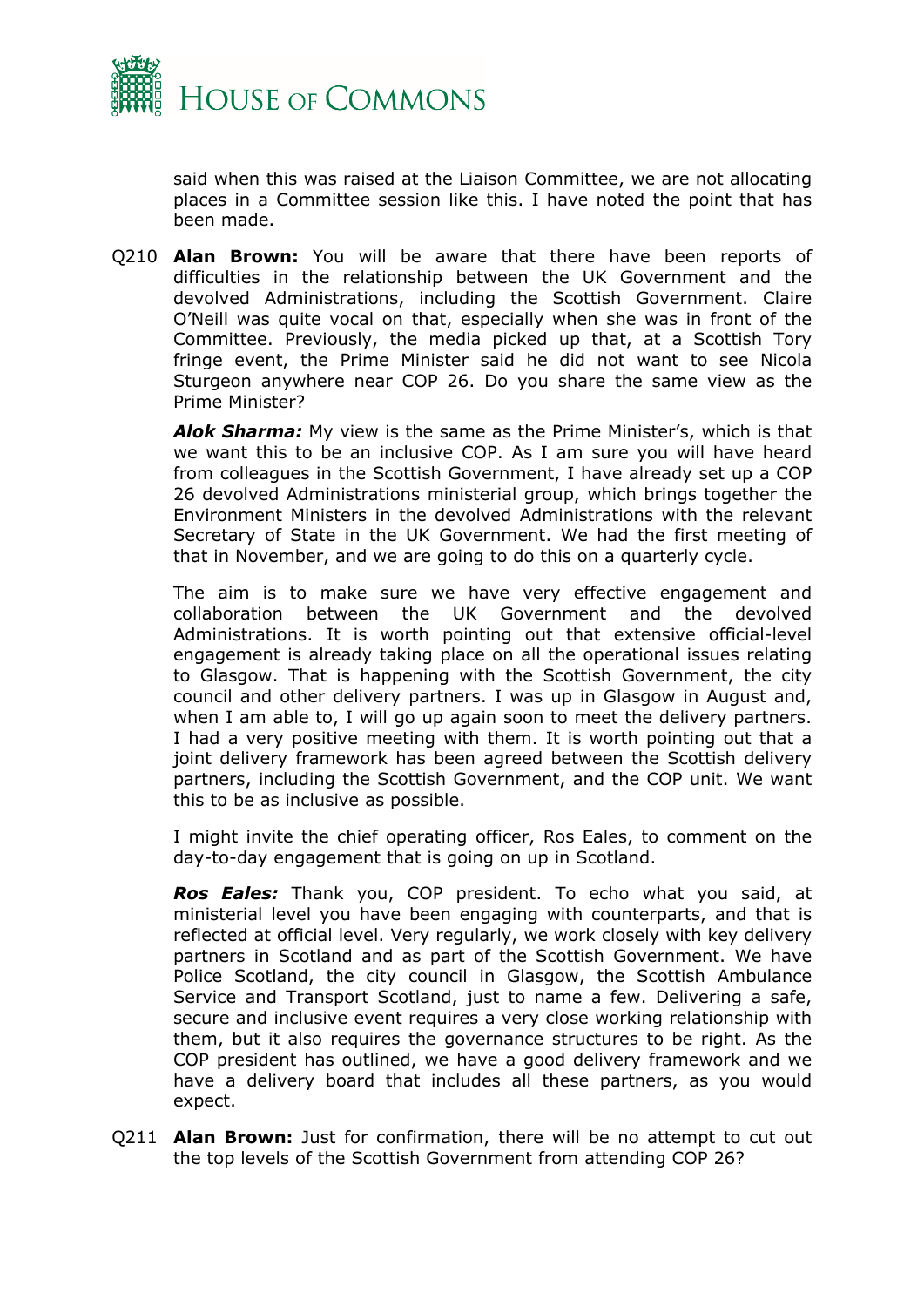

*Alok Sharma:* COP 26 is going to be open to the public as well, so the idea of cutting people out is not there at all. I would just share with the Committee that, with the parliamentary authorities, we want to think about whether the half-term autumn recess this year can have some overlap with COP 26, which will hopefully allow parliamentarians to go up to Glasgow. Alan, I would just say to you that we want this to be as inclusive as possible. This is a UK event and, as I said, I am working very closely with the DAs, as is the COP team itself.

Q212 **Chair:** When you say "questions in Parliament," will you be on the rota for questions in the same way that Departments are?

*Alok Sharma:* I will certainly be part of a rota. That is my current working assumption, but I will write to you. I just want to be clear: I will make sure that I am available to answer questions and—this is quite an important point—to give regular updates by way of statements to the House. As we get into this year, I know there will be growing interest in COP 26, and it is right and proper that I engage with colleagues on this.

Q213 **Chair:** We have talked about parliamentary engagement and the devolved Administrations. A lot of our cities are taking really interesting leadership on decarbonisation. There is the Core Cities Group, for example, in the UK. Will there be some formal engagement with city leadership as well?

*Alok Sharma:* Yes, there is already formal engagement. We have a cities and regions group up and running. We have had one meeting; we will be doing a lot more of those. We want to tie all of this together to ensure that every part of the UK feels involved. Yes, that engagement is ongoing and will ramp up.

Q214 **Alex Sobel:** I would like to thank you, Alok, for your comments regarding all-party groups, as chair of the net zero all-party group, and for the fact that you are looking at potentially having an overlap with the parliamentary recess, which would really help the all-party groups.

My question is about Covid. We are in the third lockdown now, and this lockdown is due to the new variant of Covid. There might be further shocks in the system, new strains and different effects of those. What steps are the Government taking to ensure the summit and the negotiations are Covid-secure? Obviously, you will be hoping for the best but planning for the worst.

*Alok Sharma:* It is a very important point. Can I just go back to the point about the overlap between the half-term parliamentary recess and COP 26? That is not a decision for me. I put that out as something that would be useful and appreciated. Those who make the decisions about the parliamentary recess will, I hope, look favourably on that.

In terms of the COP itself and how it will take place, our clear intent is that we have a main conference that is in person. Talking to a lot of the parties around the world, they feel pretty strongly that, if we are going to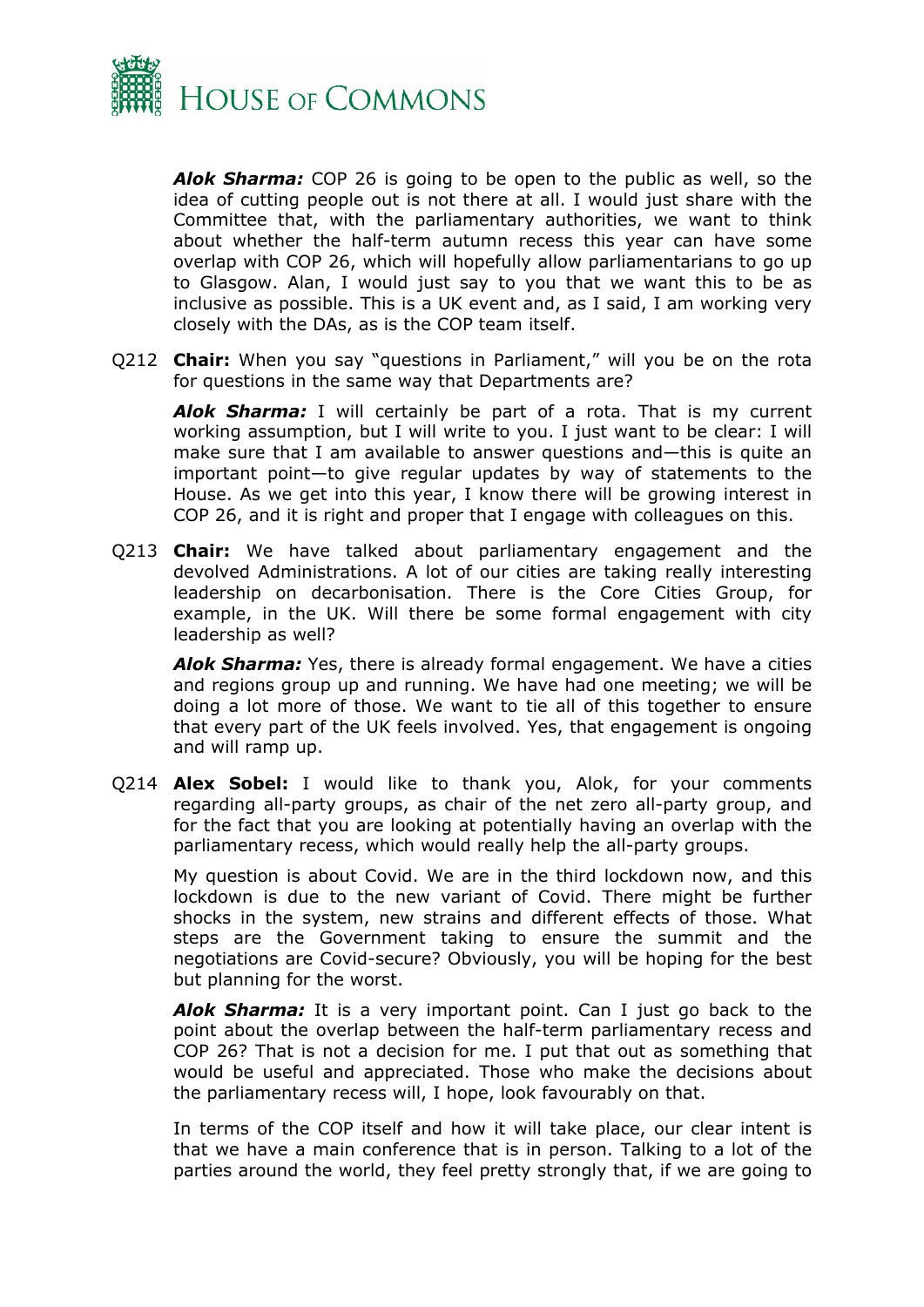

have negotiations, they should be conducted in person. It is particularly those countries that are most impacted by climate change that feel very acutely about this particular issue, so we want to try to do this physically.

There has been good news on vaccines. We have seen vaccination rolling out across the United Kingdom, and we have access to rapid testing as well. The COP unit is talking to colleagues in the UNFCCC, and I have a very regular dialogue with Patricia Espinosa as well, because we are putting on this thing on behalf of the UN, to understand how the secretariat's requirements might change, given evolving situations.

I do not know whether Peter or Ros might want to comment on this, but we definitely want to ensure that we are protecting the health of participants as well as the local community in Glasgow. That is going to be paramount in our planning, but we are very keen to do everything we can to make sure that this is a physical COP. As part of trying to make this inclusive, we have learned over the past year that you can do things virtually. The Climate Ambition Summit, of course, was virtual, and we had quite a lot of learnings from that. We want to see this be a physical event, but we also want to see what more we can do virtually to extend access to COP 26.

From a planning point of view, Ros, you might want to talk about discussions you are having with the UNFCCC and, indeed, the local delivery partners.

*Ros Eales:* This picks up on the last point in terms of engagement with devolved Administrations. We respect the fact that public health is a devolved matter, so we are working very closely with the Scottish Government to understand the public health protection measures that will be in place in various scenarios. That is key to ensuring the health of delegates and the health and safety of the local community in Glasgow. We are working through those various scenarios.

We are aiming to create an inclusive COP, looking at virtual elements, as the COP president has said. How can we use technology to increase our reach? We have seen that through the Climate Action Summit. The UNFCCC hosted its climate dialogues virtually at the back end of last year, so there are some useful learnings and experiences that we can draw on as we are planning our event.

Q215 **Paul Howell:** This is a development of the last point, which has been talked about to some extent, in terms of promoting diversity and inclusivity at the summit. We know there are various populations that are particularly vulnerable to the impact of climate change because of their reliance on natural resources for their livelihoods, or other forms of discrimination that they face due to their gender, ethnicity or level of poverty. How do we make sure that we hear from these diverse populations and not just those who are shouting loudest?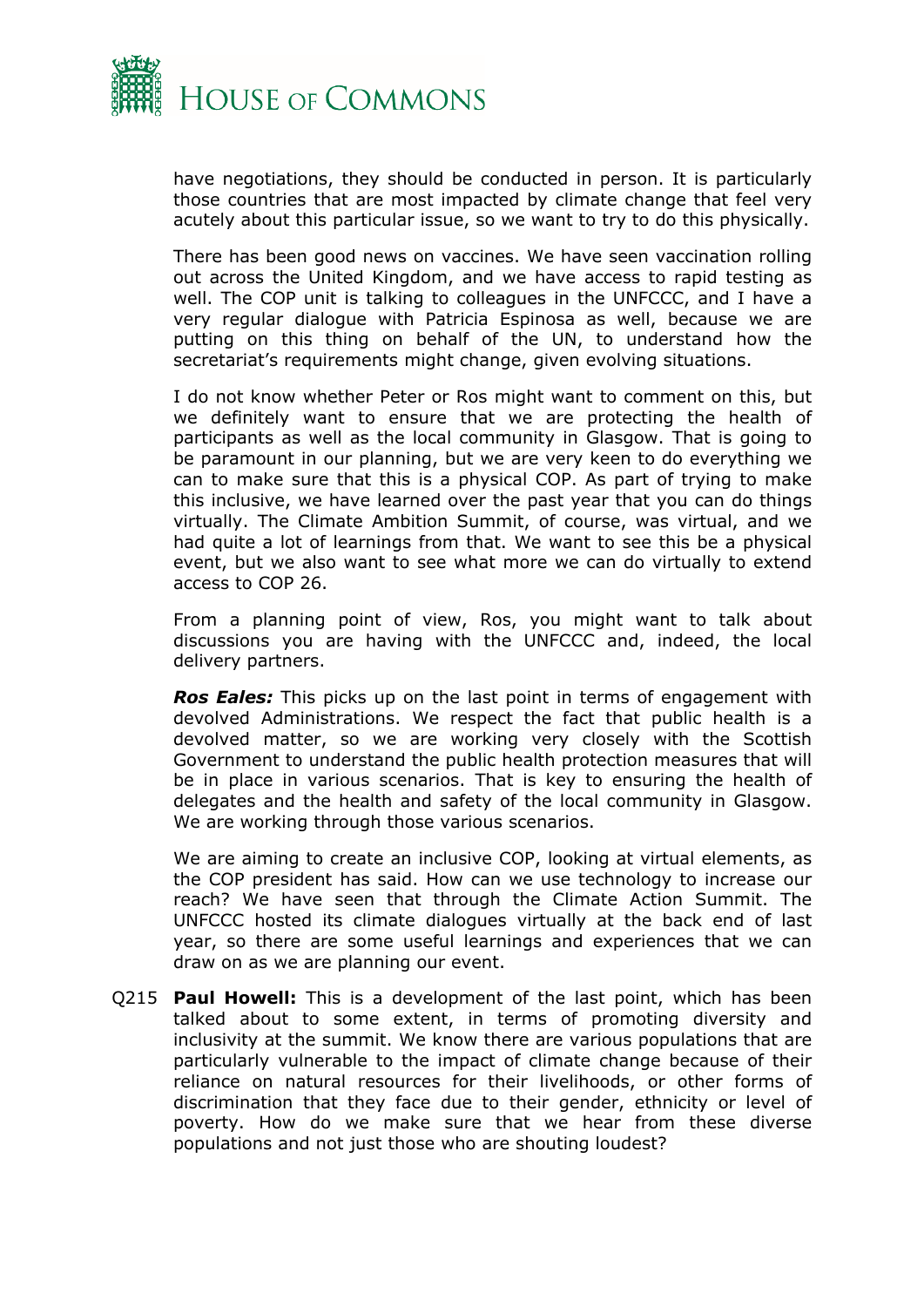

*Alok Sharma:* This is a really important point. We have set up a youth and civil society advisory council. As I understand it, this is the first time in any COP process that this has happened. We have had a couple of meetings of that. The co-chairs are two young activists, one from the global north and one from the global south. The make-up of that is NGOs and civil society groups, indigenous people's groups and youth representatives. We have put together a diverse group.

One of the key issues as part of that discussion is about how you meaningfully involve those groups and those individuals as part of the COP agenda. We have a climate and development event that is being organised for March, which will bring together both developed countries and developing countries. I made a clear commitment to civil society groups that they will be involved in a very meaningful way as part of this process. The reality is that they are often the ones who know how to effectively deliver local solutions, and they need to be part of that discussion.

At the Climate Ambition Summit, as well as world leaders, we also had speeches from civil society groups. It is going to be a really important part of the whole process to make sure everybody feels included. We are going to have the green zone as well, where there will be an opportunity for third parties to set out their stall. We will look to see which civil society groups and NGOs apply to have a place in the green zone.

Q216 **Paul Howell:** As you already said in answer to the previous question, the way in which communication technology has moved along due to Covid provides another opportunity to push into that space.

Could I ask one other question about inclusivity? How do you engage with the public on COP 26? How do you leverage that engagement through COP 26 to get better engagement thereafter? It is getting the man in the street to engage further than he is now. There is a trend in the right direction, but how do we really get into that?

*Alok Sharma:* It is a great question. It is important to demonstrate to the public that the green agenda we are following is not in isolation. It is about improving people's lives and creating value-added jobs going forward. As a country, we have demonstrated that we can do clean growth. One of the stats we always use is that, over the past 30 years, we have grown our economy by 75% and yet cut emissions by 43%. We have seen the 10-point plan and the energy White Paper, which we produced before Christmas. I know you will be asking questions on that.

It is very important for us to show the connection between what we are doing and people's lives. We launched the Together for Our Planet campaign. This was launched virtually in November last year, one year out from COP. The campaign has already reached 4.5 million people on social media channels. We have a range of events that are going to be taking place during this year to connect people with the COP agenda, as well as all the work we are doing on the domestic green agenda.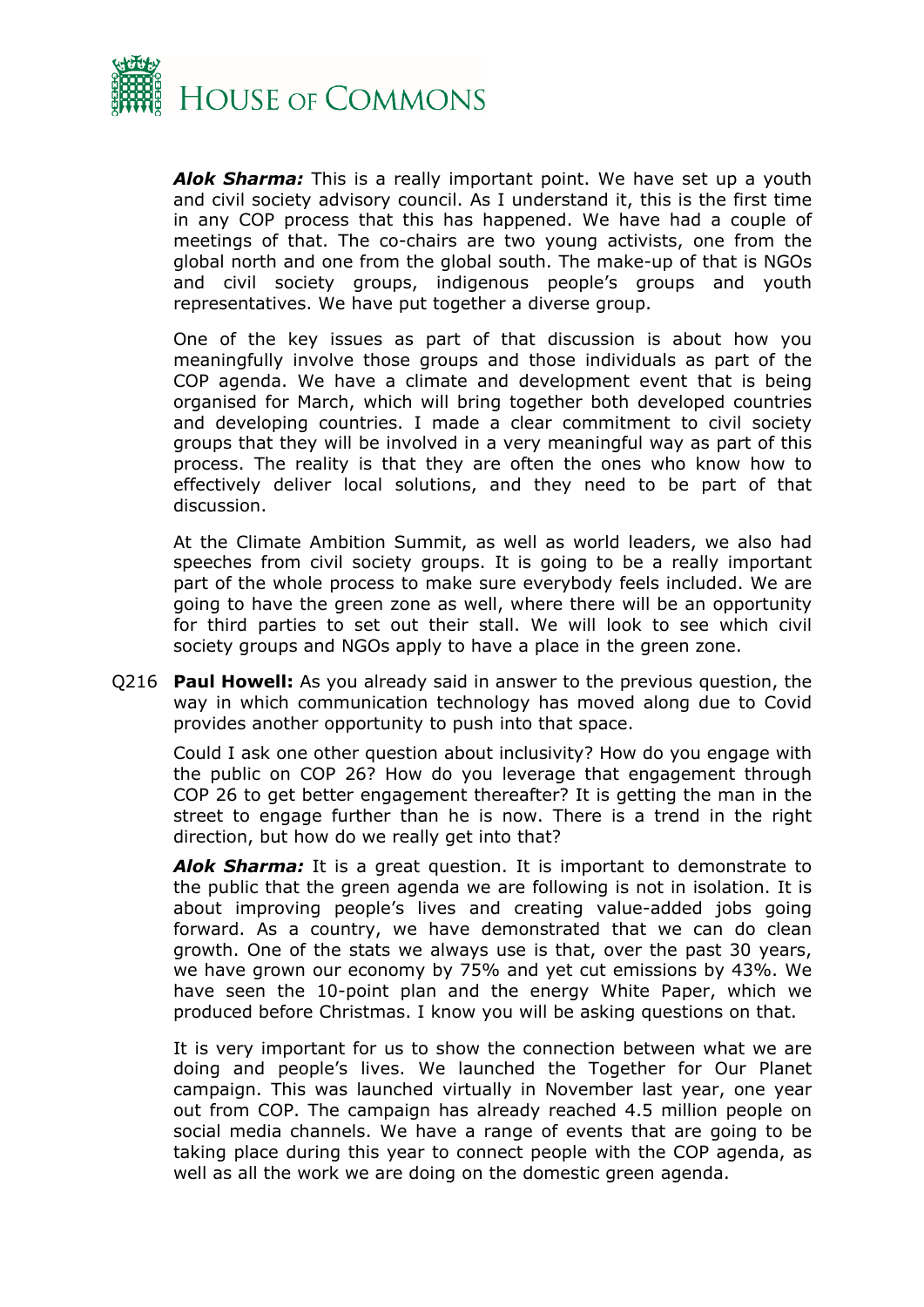

We are connecting with young people. An art competition has been launched in collaboration with WWF. That happened before Christmas. This week we will be launching a campaign, in the same way as happened during the Olympics, to get volunteers in Glasgow to come forward and support the physical event when it takes place. There is a lot of thinking going on right now about that public-facing campaign and how we take the UK public with us.

I am very happy to come back at some point in the future and talk a little more about that, because it is going to be really important. We do not want COP to be seen as something where a whole bunch of world leaders fly in and fly out, with no connection to the lives of people in the UK and, indeed, around the world. We have to galvanise and energise when it comes to that particular public-facing campaign.

**Paul Howell:** I absolutely agree: it should be with people, not to people.

Q217 **Zarah Sultana:** I have a couple of questions, so I will try to be as quick as possible. The Government have published a 10-point climate plan, including a commitment to phase out petrol and diesel cars, but at the same time have committed to building £27 billion of new roads and hundreds of thousands of new homes that will not adhere to net carbon-zero standards. What does this say about the Government's commitment to their climate-target ambitions?

*Alok Sharma:* If you look at the 10-point plan, you are right: we have committed to ensuring that we do not have the sale of new petrol and diesel cars beyond 2030 and hybrids beyond 2035. I spoke to that before we launched the 10-point plan and subsequently. I have had very good discussions with the auto sector. It is appreciative of the fact that, on the one hand, we have announced this ambitious target, but, on the other hand, we also announced almost £3 billion-worth of support for charging stations, the supply chain supporting that and the building of giga-factories, while providing incentives through grants for people to buy these vehicles.

I am happy to get into the detail of this in writing, if colleagues want, but, overall, I believe in carrot rather than stick. When you incentivise people to make a change, that is the best way forward. We have launched grants to get people to take up zero-emission vehicles and the green homes grant. Those are good examples of where the Government are supporting people around our country to make those changes, which will incrementally support getting to net zero by 2050.

**Chair:** That brings the first session to an end. Thank you to COP president Alok Sharma, Peter Hill, COP CEO, Archie Young, the lead climate negotiator, and Ros Eales, the chief operating officer at COP 26 for your time.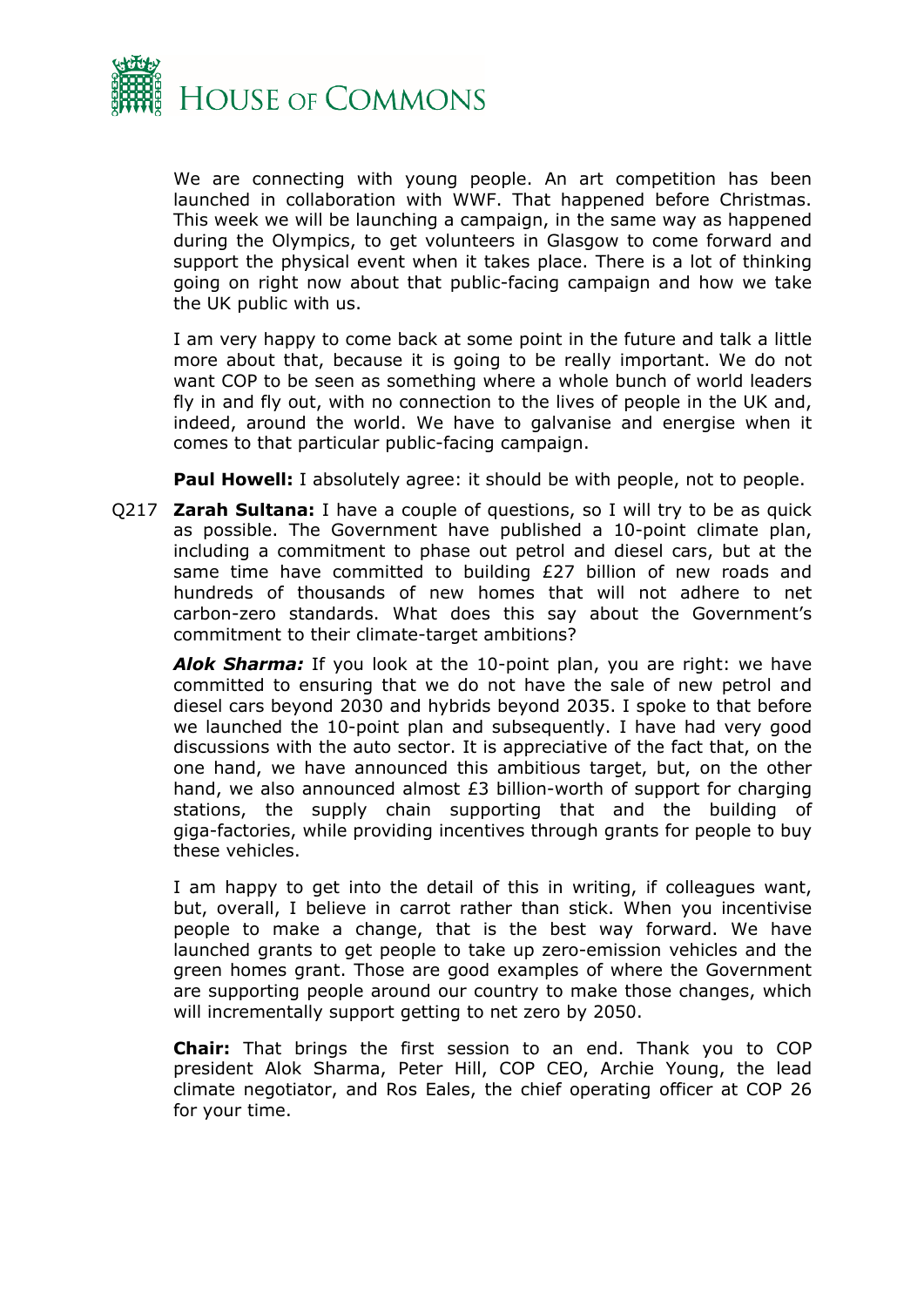

## <span id="page-18-0"></span>Examination of Witnesses

Witnesses: Kwasi Kwarteng, Joanna Whittington, Jo Shanmugalingam and Ashley Ibbett.

Q218 **Chair:** We are now going to move on immediately to our next session for today. Welcome, Kwasi Kwarteng, the new Secretary of State for Business, Energy and Industrial Strategy. With Kwasi, we have Joanna Whittington, director general for energy and security, Jo Shanmugalingam, director general for industrial strategy, science and innovation, and Ashley Ibbett, director general for trade, Europe and analysis. Welcome to all of you this morning. Secretary of State, welcome in your new capacity.

*Kwasi Kwarteng:* Thank you very much, Mr Jones. I am looking forward to your questioning.

Q219 **Chair:** The bulk of our questions today are on the energy White Paper, and then we have a few others. The energy White Paper, as you will have seen from our previous session, was welcomed by industry and many stakeholders as being a pretty bold document. We were pleased to see that. You have recognised, as did the Department before, that there is still a gap between the sixth carbon budget, and a little gap between the fourth and fifth budgets, and the projections in the energy White Paper. How are we going to bridge that gap, building on the energy White Paper, in the months and years to come?

*Kwasi Kwarteng:* That is a very fair question. You will know that, as far as the three carbon budget periods are concerned, the first one we met, the second one we met quite convincingly and the third one we are on track to meet. You are quite right to say that there is a gap between the fourth and fifth. We are working very closely with the Committee on Climate Change. There is plenty of stuff in the energy White Paper and, more crucially, in the Prime Minister's 10-point plan announced in November, which will enable us to bridge the gap, as you have identified, between the aspirations of the CCC carbon budget 6 period and where we are now.

There is still a way to go. You are right to acknowledge that, but there are lots of policies and things we have to deliver on to close that gap. There will be legislation in the summer that will seek to put into law the carbon budget 6 targets that were put forward by the CCC.

Q220 **Chair:** That is really good to hear. Thank you for that. There is some topical news at the moment about the decision to grant a new coal mine in Cumbria. Have you had any discussions with MHCLG? Surely this is not the right thing for our country in the context of the discussion to date.

*Kwasi Kwarteng:* You are right that there is a slight tension between the decision to open this mine and our avowed intention to take coal off the gas grid. I will say a couple of things about this. There are two types of coal we are talking about. We want to take thermal coal, which is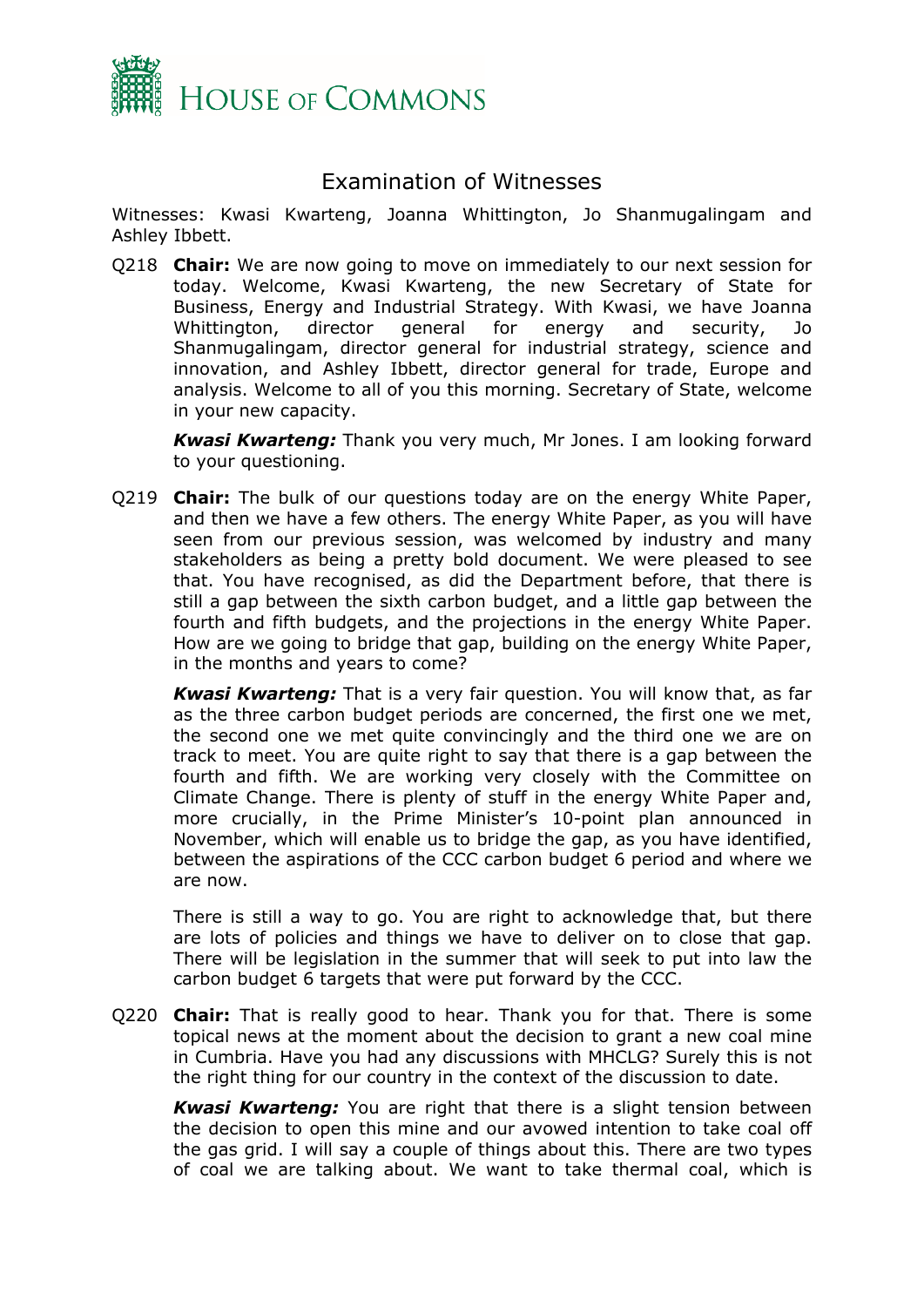

burned for electricity generation, off the grid by 2025, and we look to do so by 2024, so it is a rare example of a Government target being reached ahead of time. The coking coal used in industrial processes is a different issue. Frankly, there was a debate in Government about what we could do about this. As you will know, Mr Jones, this was a local planning decision. The argument is a fair one, which says that we have steel and industrial processes that use coking coal and, if we do not have sources of coking coal in the UK, we would be importing those anyway.

The real mission, and my mission as Secretary of State, is to decarbonise the industrial process. We have an industrial decarbonisation strategy coming out in the first quarter of this year. We have a clean steel fund, which is encouraging steel manufacturers to decarbonise their manufacturing process. You are quite right that there is a slight tension between the opening of this mine and our avowed intention to decarbonise.

Q221 **Philip Dunne:** Congratulations, Secretary of State, on your elevation. You have appeared before our Committee before in looking at policy implementation challenges. The energy White Paper is very pleasing to see now published. A lot of policy initiatives have been awaiting its publication. You are also aware that there has been advice from the Committee on Climate Change and the Government that getting policies adopted quickly will ease the path to net zero. It is encouraging to hear that there is legislation coming.

How are you going to square the conundrum of getting policies in place so that measures can be taken by industry, and industry can invest, and doing so in such a way that it is not beset by the early problems that we have already seen, for example, in the green homes grant scheme, where many installers are losing staff and are unable to take up the vouchers that are available—poor implementation, in other words?

*Kwasi Kwarteng:* Mr Dunne, you raise a crucial point. The Department has been effective at coming up with policies. The EWP, the energy White Paper, was well received. On the back of that, in my old role as Energy Minister, I commissioned policies on industrial decarbonisation, hydrogen and the heat and buildings strategy. Once we have published those, which will be in the next couple of months or three months, we will then have to be in an implementation period. That is where the critical challenge lies. The Prime Minister's 10-point plan with respect to hydrogen and the target we have set there, as well as with respect to offshore wind, gives us a very clear roadmap for implementation and delivery. That is what 2021 will be very focused on.

Q222 **Richard Fuller:** Welcome, Secretary of State. As you rightly say, there are lots of good ambitions in the energy White Paper. As you were putting those together, could you, just for the record, say what the estimated total cost to the British economy will be or the range of costs that are anticipated to implement the plan?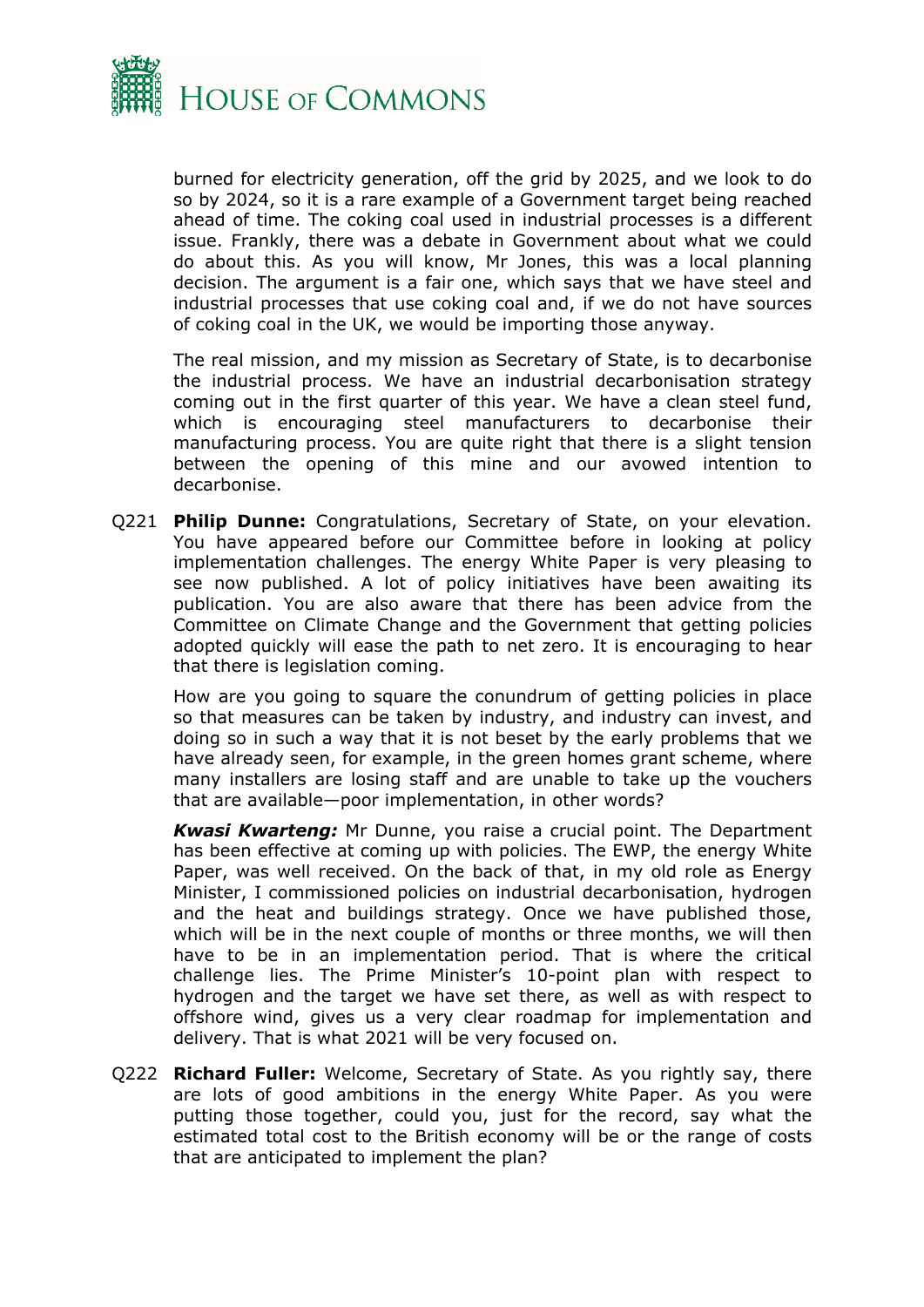

*Kwasi Kwarteng:* You will appreciate that, from the consumer point of view, it would be very difficult to come up with a number because consumer bills are generally driven by wholesale prices. There is nobody in the world who can tell you what the wholesale price will be in 2030. There are some initial costs of trying to drive the decarbonisation agenda.

According to the manifesto that you stood on and that I was elected on, we have huge commitments to make sure that the most vulnerable in society are protected. We have something like £9.2 billion committed in the manifesto to supporting people in fuel poverty. Programmes like the warm homes discount, ECO—the energy company obligation—and the green homes grant can alleviate and make people more able to go through any costs that might arise. I cannot give you a figure as to the cost on consumers, as I do not know what wholesale prices will do.

Q223 **Richard Fuller:** How the costs get allocated and what that will do in terms of wholesale pricing is one aspect. For all the ambitions, the steps we are trying to take and the cost that we have incurred on industry right at the top level, as an appraisal, as one might do for an impact assessment—what is the overall size of all those costs, before we decide how that might trickle through into who is going to be paying for what and how it is going to end up for consumers?

*Kwasi Kwarteng:* One of the things that we are missing in all of this is the fact that there is a huge amount of energy efficiency, as well as better practices in the generation of power. If you look at offshore wind, for example, you and I were elected in 2010, and none of us predicted at that time that the costs of offshore wind generation would have fallen as quickly as they have done. I do not think it is fair to try to predict what the eventual cost will be in nine years' time.

Q224 **Richard Fuller:** You are absolutely right. One of the great things about the responses is that, as the Government have set a clear path, the private sector has responded and beaten expectations in many cases in cost terms. You mentioned the word "fair". It is fair for the country as a whole to have a sense that we are leading on this, there are going to be costs and someone is going to have to pay, just to prepare people. It might end up being an upside surprise because, as you say, the costs may be lower. Can you give the Committee any sense of your thinking about how that communication of the costs to the public will go alongside the implementation of the plan?

*Kwasi Kwarteng:* You put it very well in your question. You yourself have admitted that there is a potential upside in terms of the cost. It is a very difficult thing to estimate, and I would be very reluctant to try to put a figure on something that is going to have an effect over 10, 20 and 30 years.

Q225 **Richard Fuller:** We had an interaction with the Committee on Climate Change, and the head of it was keen to start a dialogue on the costs. Is the CCC a group that you might lean on for help in clarifying some of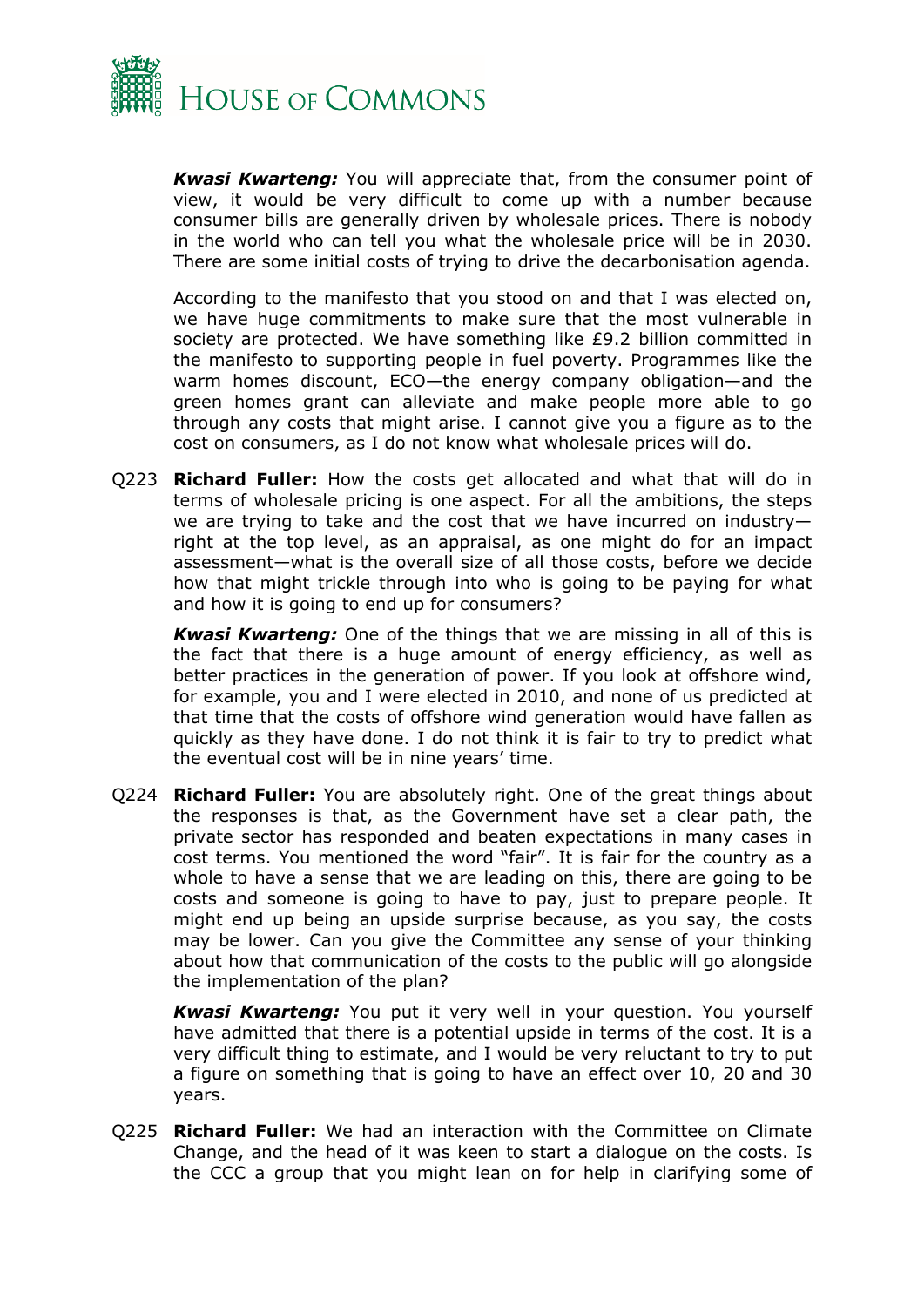

those costs as we move forward?

*Kwasi Kwarteng:* We have very good relations, as a Department, with the CCC. I spoke to Lord Deben, the chair, and Chris Stark, the CEO. I speak to them very regularly, and I did so in my role as Energy Minister. I am very pleased to say that I have already spoken to Lord Deben after eight days in the job, and I look forward to working with him and his committee very closely.

Q226 **Mark Jenkinson:** Good morning, Secretary of State. I welcome your clarification on coal. We see a lot of conflation between thermal coal and metallurgical coal.

To change the subject slightly, the energy White Paper commits to fully decarbonising the power sector by 2050, which some call unambitious. Could you set out some of the thinking behind the 2050 date, specifically around that decarbonisation, and why it is not 2035 as some might prefer?

*Kwasi Kwarteng:* It is a very good question. I will say a couple of things about it. The 2050 target is certainly achievable in terms of the decarbonisation of power. Between 2010 and 2019, carbon emissions fell by 58% in the power sector. In 2019, the last year for which we have figures, something like 54% of power generation was in low-carbon power and 37% was renewables. The reason why we have not accelerated it is that we have to do this decarbonisation while looking at consumer bills, trying to protect the consumer in pricing terms. We need a realistic target as well. We feel that 2050 is about right.

Other technologies are emerging that will be able to decarbonise more cheaply, so it would be premature, in a way, to aim for a target that is so near in the future. I would say that we are hitting our targets. In this whole debate about decarbonisation, I would suggest to you that the power sector is probably the most successful area in which we have decarbonised in the last 10 years.

Q227 **Mark Jenkinson:** To follow up on nuclear specifically, it has proven quite difficult to finance nuclear projects in recent years, as we have seen. I welcome the Government's commitment to secure one large nuclear investment by the end of the Parliament. What assurances can you provide that whichever plant is approved, be it Sizewell C or another, will be operational by 2031? What are the implications if it is not? What have we learned from Hinkley that would assist?

*Kwasi Kwarteng:* That is a very fair question. Hinkley Point C has had its difficulties, but, broadly, it seems that it is very much on target. Let us take Sizewell C. I do not want to prejudge which site will be our second nuclear power station, after Hinkley Point C. If we were to take Sizewell C, a lot of the technology is the same as Hinkley Point C. There is a lot of learning by doing. It will be a much more efficient and less costly exercise. I am confident that, if we do Hinkley Point C on time, which is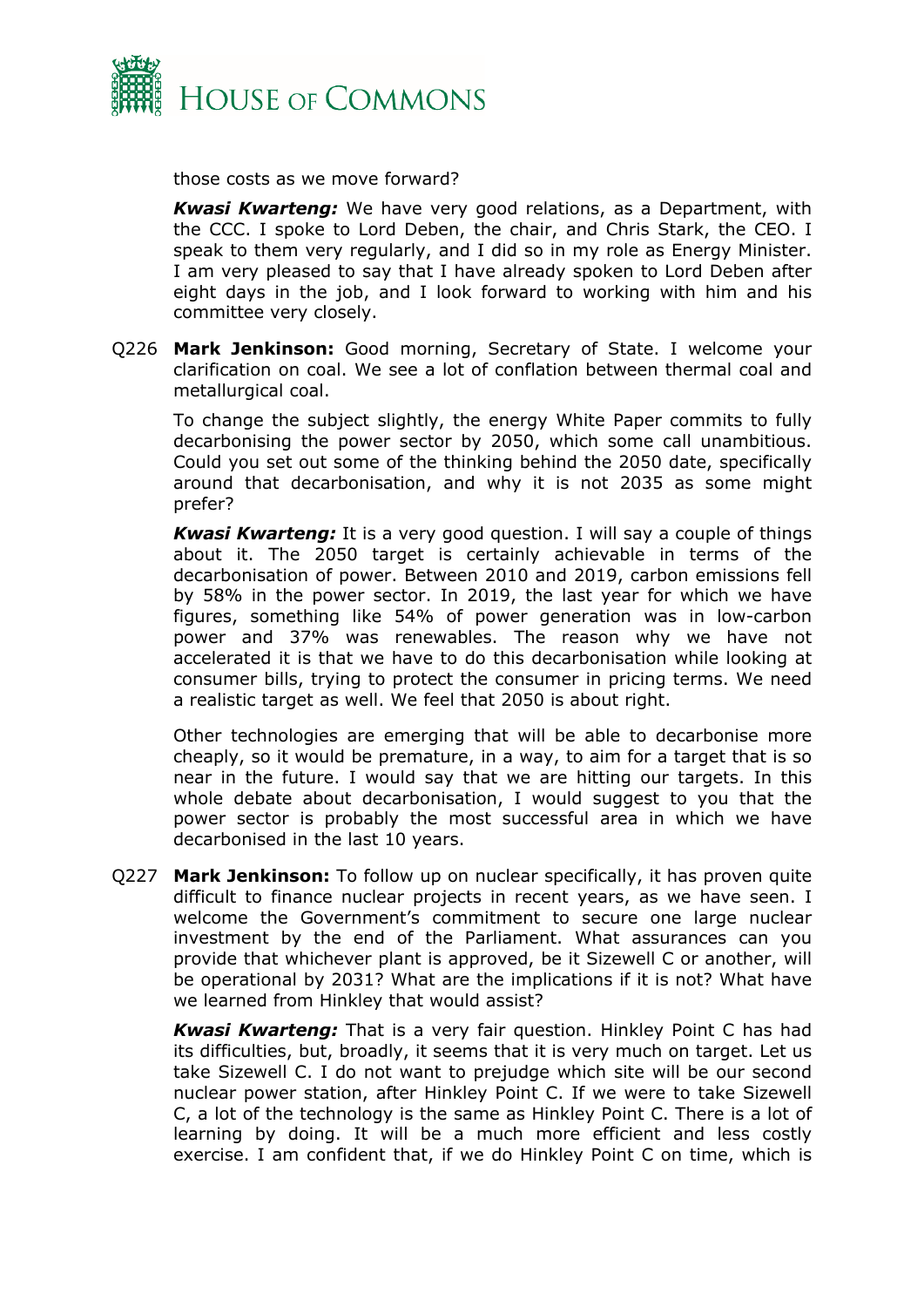

looking likely—or, if we miss it, it will not be by very much—we can deliver Sizewell C in a timely way.

Just to finish my answer to your question, nuclear power is essential. We have done all the modelling. We need what is called firm or dispatchable power in order to balance the system because, clearly, if we have a system that is solely reliant on renewables, that is intermittent technology. The sun is not always shining for solar power generation; nor is the wind always blowing for offshore and some onshore wind power generation. About 15% of power generation will probably come from this firm power, and nuclear power baseload is the most effective non-carbon source of that power.

Q228 **Paul Howell:** I want to talk about consumers, public engagement and how we move things forward in this space. How do we ensure that changes from the energy White Paper are developed with and not to the public? How important is their engagement? How important is it for them to understand the development of new industries, whether that is hydrogen batteries, solar or whatever, and the positive things that can come from that?

*Kwasi Kwarteng:* That is a fundamental question, because the way that we conduct these debates in policy and Government circles can seem very abstract. All I would say is that there is quite considerable public engagement with these issues. We have to do more, but there are organisations like the Climate Assembly UK. Those of us who were elected in 2019 and had experience of other elections—certainly in my case this was true—will testify that this was the first general election, of the five I have been a candidate in, in which climate change issues and carbon emissions played a part in the campaign. I was struck by the number of times that people raised this on the doorstep.

There is a long way to go to get the majority of people behind what we are doing. The Government have a duty of responsibility in that. Things like the Climate Assembly are very important. As individual MPs, we have a duty as well to talk about these issues in forums held in our constituencies. There is a way to go, undoubtedly. I question the idea that there is not a great deal of public engagement in these subjects.

Q229 **Paul Howell:** I endorse that there is engagement going on. I know you have the strategic dialogue on affordability and fairness. What do you hope to achieve from that? Could you also elaborate a little on your plans for direct public engagement? Is there anything we can learn from all the communications that have had to be done through the Covid-19 process as to how we can get the messages through to people?

*Kwasi Kwarteng:* I will take the last bit of your question first. We have learned a huge amount, through Covid and particularly through the Brexit process, about how to engage with the public. I know you have questions about EU exit later. We have spoken to something like 55,000 businesses. We have had millions of hits on our website with regard to EU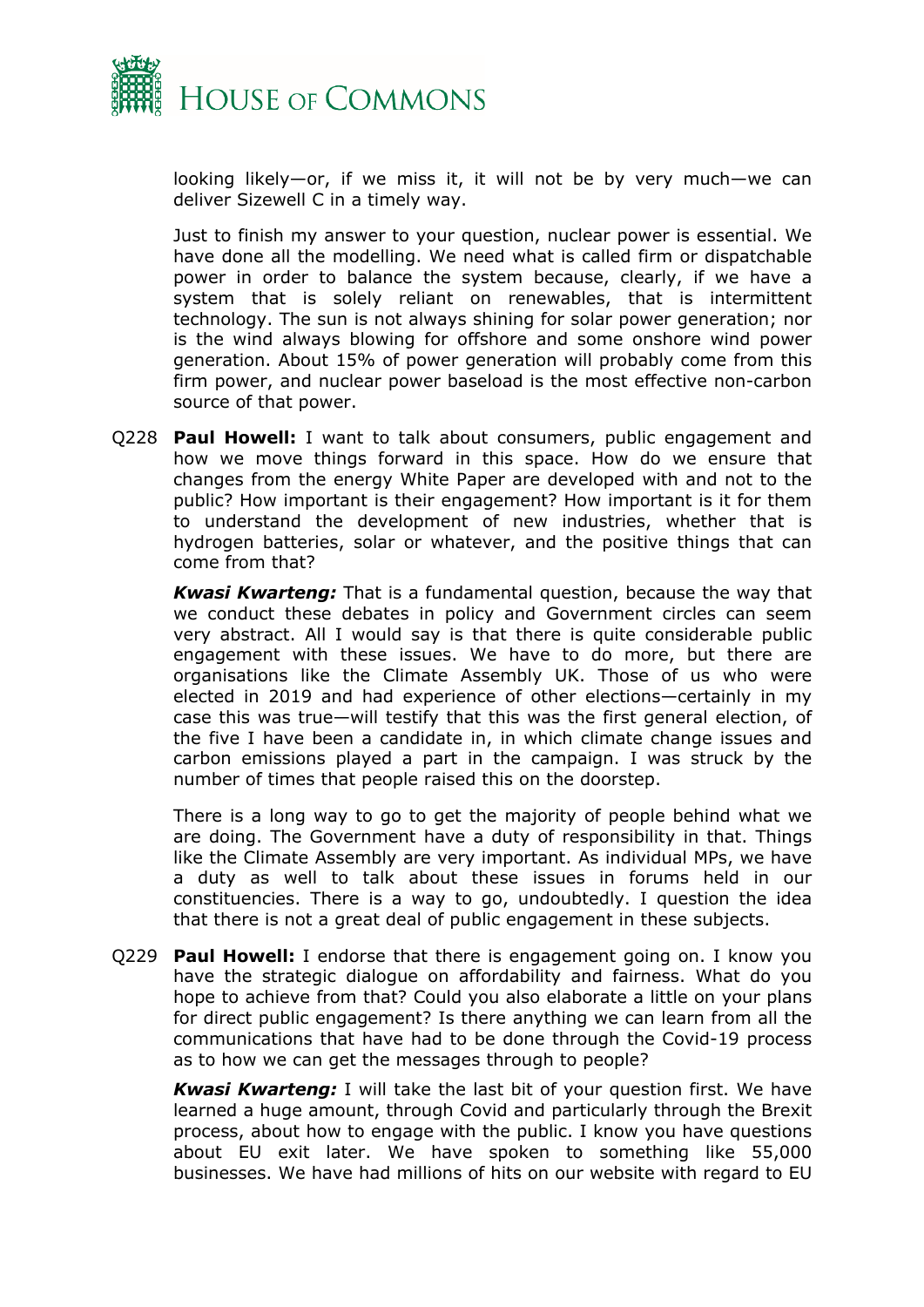

exit preparedness, and that is exactly the kind of campaign and move that we want to push in terms of engaging the public on climate change.

Q230 **Jerome Mayhew:** I am interested in questions about what assessment the Government have made in relation to the potential impact of the energy White Paper on the competitiveness of our domestic industry. I listened to what you said earlier about it being difficult to make assessments of future costs of energy. Yet, in the White Paper, there is an assessment for domestic fuel bills going out to, first of all, 2025 and then to 2030. I have not seen that for industrial fuel costs. Have the Government made any assessment of the likely costs to industry of the energy White Paper?

*Kwasi Kwarteng:* I refer you to my earlier answer in terms of the predictability of these issues. Of course, we have made an impact. In terms of industrial competitiveness, BEIS and the Government already supply a huge amount of support to industrial companies trying to decarbonise and help us along our journey towards net zero. As I said, we have the industrial decarbonisation strategy, which will come out this quarter. We will have things like the industrial energy transformation fund, which has £350 million allocated to help industries and companies make that transition.

We have a clean steel fund, which is specifically targeted at steel companies. We have various allowances in the ETS, which fund companies to the tune of £1 billion to try to make them more fit and to effect this transition. There is a huge amount of support for industries and particular companies to help them along the way to net zero.

Q231 **Jerome Mayhew:** Industrial bodies have set out a number of policies that they would like to see and that they consider necessary to enable the UK to deliver on the carbon net zero target, while remaining an attractive location for industrial investment. For this Committee in evidence just last week, representatives of industry told us that the following measures would be needed to maintain that level of UK competitiveness. Protections against carbon leakage and industrial offshoring were key, as well as protections against increased energy prices, capital grants, operational subsidies for carbon capture and storage and hydrogen, and, importantly, carbon border adjustments.

Particularly in relation to carbon border adjustment, is this something that you are hearing more and more from industry? Is it rising up in the degree of interest that your Department is displaying towards it?

*Kwasi Kwarteng:* Yes, absolutely. You will remember that you conducted a very good debate on carbon border adjustments only a couple of months ago, and, as Energy Minister, I responded to you on the part of the Government. This is not just of local or domestic interest in the UK, but friends across in the EU are talking very actively about how we can measure carbon border adjustments.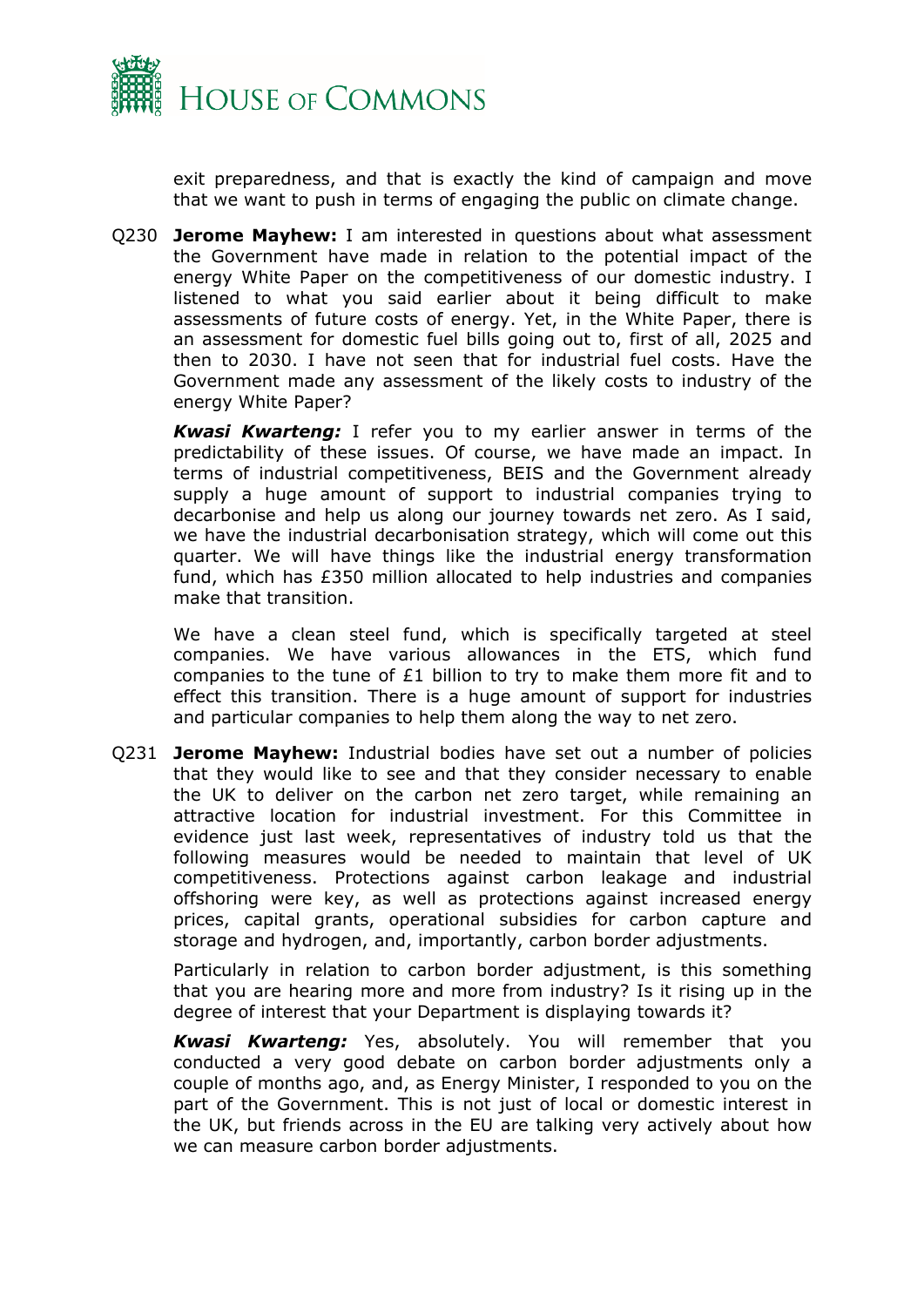

You mentioned carbon leakage. I refer you to my earlier comments about the ETS, where we have something like £1 billion allocated to companies precisely to deal with this issue of carbon leakage. In my role as Secretary of State, I will be talking to industry bodies. Not only will I be pushing the publication of the industrial decarbonisation strategy, but I will be talking to industry bodies all the time about how we can effect and help them make this transition.

Q232 **Alan Brown:** Good morning, Secretary of State. If we look at the ministerial delivery group for renewable power, can you explain how that will work, what renewable technologies will be the focus and whether it will include less mature ones, such as wave and tidal?

*Kwasi Kwarteng:* I hope it will eventually. I am very keen to promote tidal and marine technology in the auction process, in the allocation of the CFD rounds at the end of this year, perhaps. The ministerial delivery group is looking at the cross-departmental effect of things like the offshore wind ambition. We are saying that we want to have 40 gigawatts of capacity for offshore wind by 2030. You will appreciate that delivering that has all sorts of issues not just related to my Department, which is driving the policy and the industrial capacity. It also has a Defra angle in terms of the seabed, molluscs and the way in which wind turbines affect bird life.

There is also an angle of dealing with colleagues in MHCLG because there are planning issues related to trying to build offshore windfarms. As a consequence of that, because of the cross-cutting nature of these issues, we thought it would be a good idea to come together and have a ministerial delivery group that can try to iron out the difficulties on our way to reaching the targets set out very clearly, I might add, in the Prime Minister's 10-point plan.

Q233 **Alan Brown:** If we look at that policy in the wider mix, there is a target of 60% UK content to be in the delivery of offshore wind, yet local content rules are still outstanding. We have seen the problems at BiFab, which is unfortunately in administration. In Scotland, in the wider context, the oil and gas sector deal is still outstanding. There are two hydro schemes proposed—Coire Glas and Cruachan dam extension—but there is no route to market for them. The one thing the Government are willing to commit to is the sky-high cost of a new nuclear power station before the end of the Parliament. What are you going to do to have a just transition for Scotland and for the UK to rebalance the market?

*Kwasi Kwarteng:* You will appreciate that the North Sea transition deal, which is a more accurate way of describing what was called, in our manifesto, the oil and gas sector deal, is something that I worked on very strongly and keenly as Energy Minister. We hope to deliver a transition deal very early in this new year, which is way ahead of the commitment we made in the manifesto, which said we would have this sector deal done before the end of the Parliament. We are ahead of the curve on that.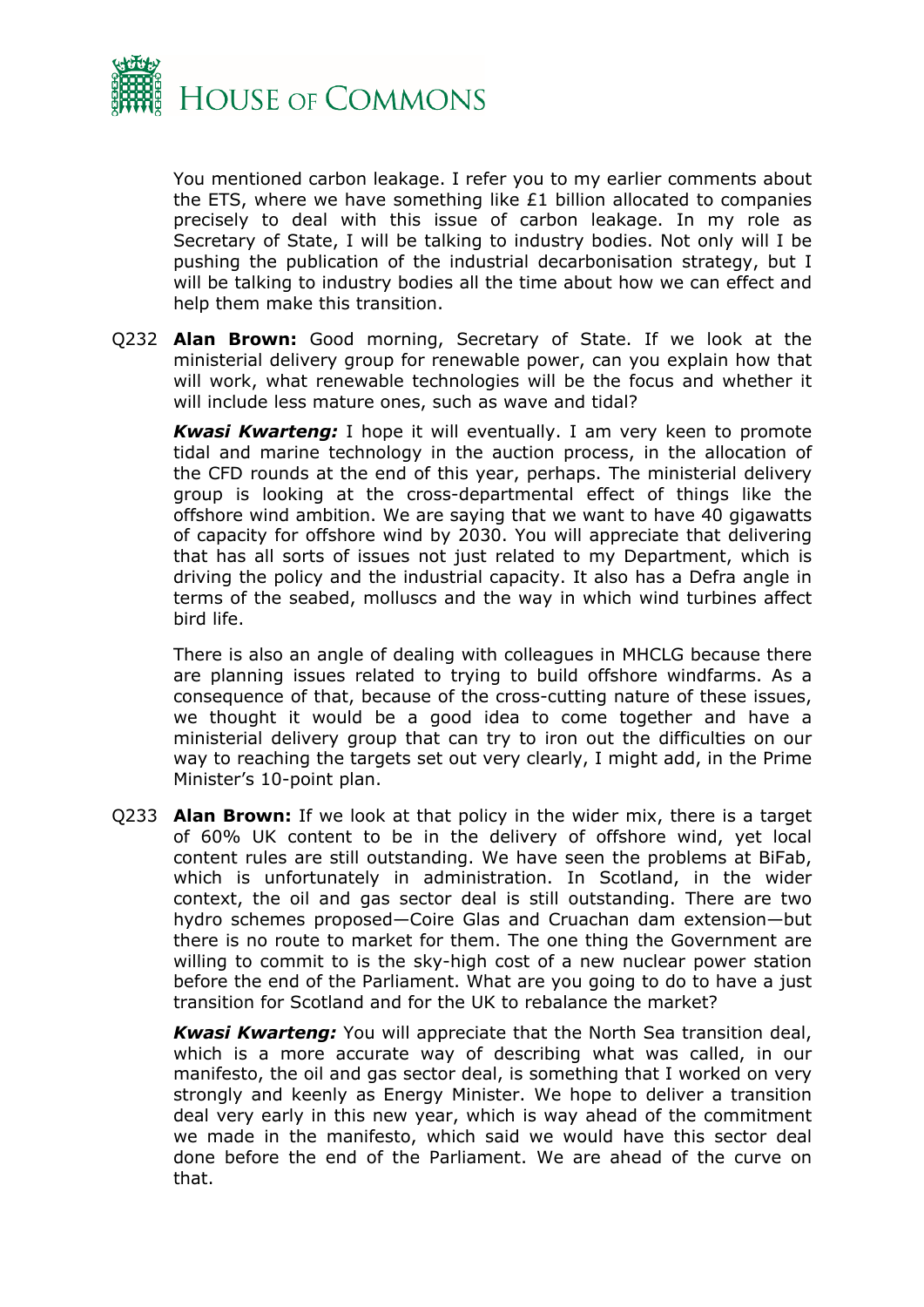

You are quite right. The 60%—

Q234 **Alan Brown:** Will that deal align with the decommissioning of North Sea assets, and consideration of CCUS and how that is deployed as part of the sector deal?

*Kwasi Kwarteng:* It is a key part of the transition. I have been very clear with colleagues and people I have spoken to in the oil and gas sector that there is no way they can have any form of Government support unless they are absolutely committed to the net zero ambitions. Any form of transition deal will have a very strong component that will force them to take steps to decarbonise their processes.

We have a licensing review, initiated by my predecessor, which is looking at how we conduct future licensing rounds with the industry, with respect to trying to force it to think more deeply and do things about decarbonisation. Frankly, the industry has responded well to the fact that we want it to co-operate with us in effecting the transition.

Q235 **Alan Brown:** Will it give serious consideration to the hydro projects and their routes to market?

*Kwasi Kwarteng:* Yes, absolutely. This came across my desk as Energy Minister, and it is something that I am particularly interested in as Secretary of State. Scotland has great opportunities in hydropower, and that is something we need to promote.

Q236 **Alan Brown:** I will do a complete switch of topic to Brexit. We know that there have been high-profile demonstrations from the shellfish industry because they cannot get their products to market. The other export issue that has been announced is about meat rotting, where it is held up in Rotterdam and elsewhere. In terms of import and export, how successful have British businesses been in the UK-EU trade agreement? Are these teething problems or is it the deal itself?

*Kwasi Kwarteng:* I think these are teething problems. We were in the EU for 47 years. I have to say that a lot of the predictions about total congestion and chaos, thankfully, have failed to materialise. That does not mean that we are out of the woods. We still have to engage with businesses, as my Department is doing all the time, to see where there are bottlenecks and to see if there are problems. The scariest predictions were not borne out in reality, and I am confident that we will be able to get to a regime where we will have a much smoother process.

HMRC is taking a phased approach to border controls. It will take about six months to get to a fully strict application of the regime. If we look at the trade deal, yes, people say it was not a comprehensive deal on services. We have to remind ourselves that this was the most comprehensive deal the EU has ever had with any country on services. Not only was it a comprehensive deal on goods; it was quite a full deal on services and it has been quite successful.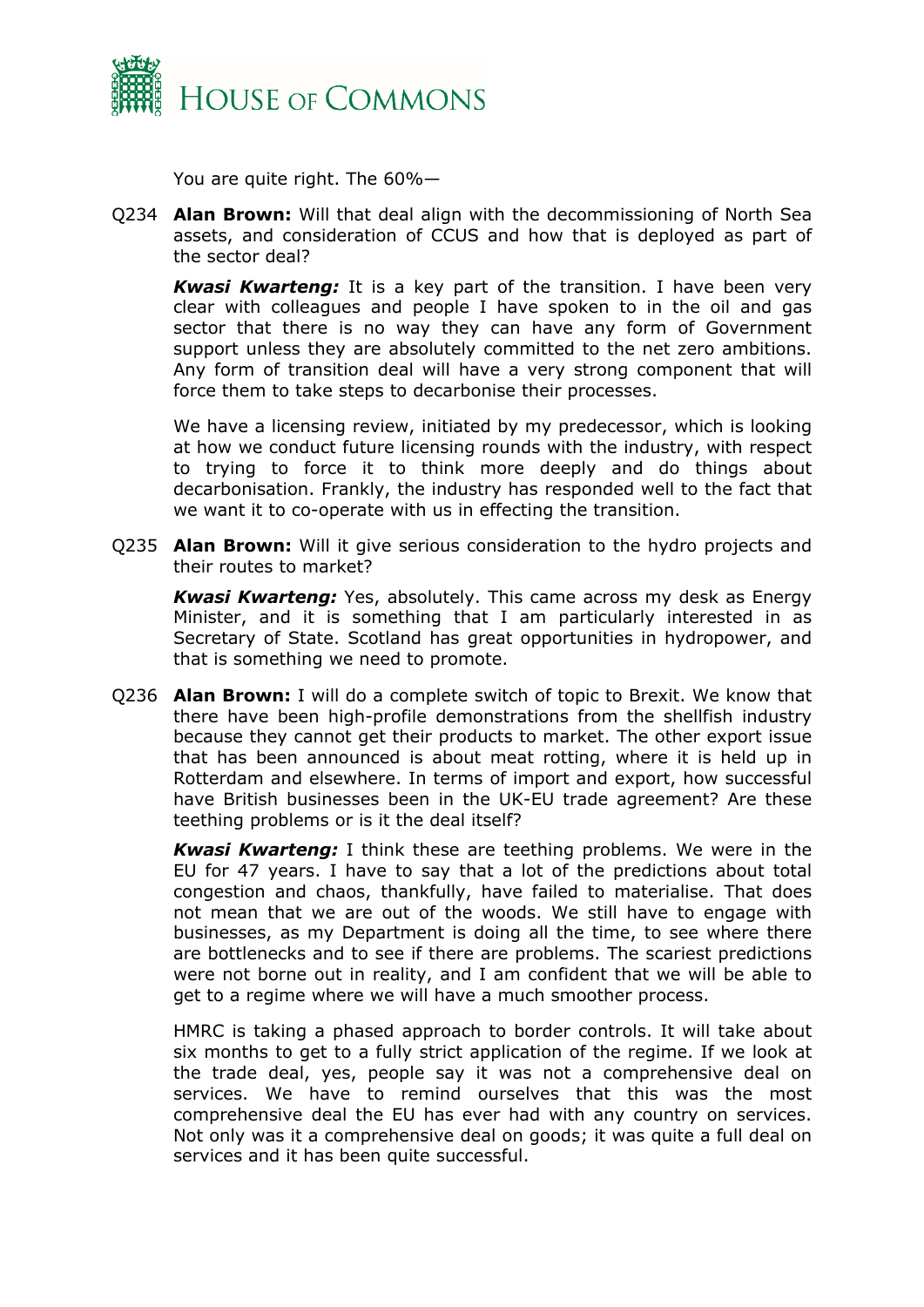

Q237 **Alan Brown:** Can I bring you back to the products that have been held up? Millions and millions of pounds of food has been lost. Is the Government looking at compensating these firms before they go bust?

*Kwasi Kwarteng:* The other thing that we have not mentioned is that, of course, there is Covid on top of the Brexit issues. A lot of the issues relating to things like the collapse of the price of fish are related to the fact that all the restaurants in France are closed. There is no demand for fish in France at the moment. That is an illustration of the fact that a lot of the difficult issues we are dealing with are also associated with Covid. As you know, we have provided unprecedented amounts of support to businesses through my right hon. Friend, the Chancellor of the Exchequer, in this difficult time.

Q238 **Alan Brown:** There was an urgent question in the Chamber about visas for musicians. There is also a wider infrastructure issue. I have a directly affected company in my constituency, which, normally, would move stage equipment for bands. They would maybe go with bands on a two-month tour of the EU. There is no way they can get permission to do that because of the permitted operations. What assessment have Government made of the number of companies that are affected in the music and entertainment business? I believe it affects Formula 1 as well, where they cannot do the touring because of the current agreement. What is being done to rectify this?

*Kwasi Kwarteng:* This is a really serious issue, and there has been a slight misapprehension about it. As far as the deal was concerned, we offered a deal on this in terms of the ease of movement of musicians and other people in the entertainment industry. It was the EU that refused to accept our offer. There has been a slight miscommunication on that. I am convinced that we will resolve these issues, and they are part of an ongoing conversation. We are fully aware of the difficulties in this particular area.

**Alan Brown:** Thanks, Chair. Obviously, all of us could talk for hours on this.

Q239 **Chair:** Secretary of State, we have heard as a Committee that, normally, 10,000 trucks a day go through Dover and it is about 2,000 at the moment. Shipping container prices have gone from the equivalent of \$2,000 to \$12,000 a container. The Road Haulage Association said today that it is a chaotic and deteriorating situation, especially at Dover. The Prime Minister said to me at the Liaison Committee last week that these were teething problems. If they are teething problems but the situation is getting worse, how quickly are we going to resolve these problems so that exporters can get back to business?

*Kwasi Kwarteng:* These are fair points, but I will refer you to what I said to Mr Brown. Not only have we had Brexit but also, by a strange coincidence, we have a global pandemic. Any cursory look at the economic figures of 2020 and the first quarter of this year shows that the global economy has been ravaged, in some instances, by the pandemic.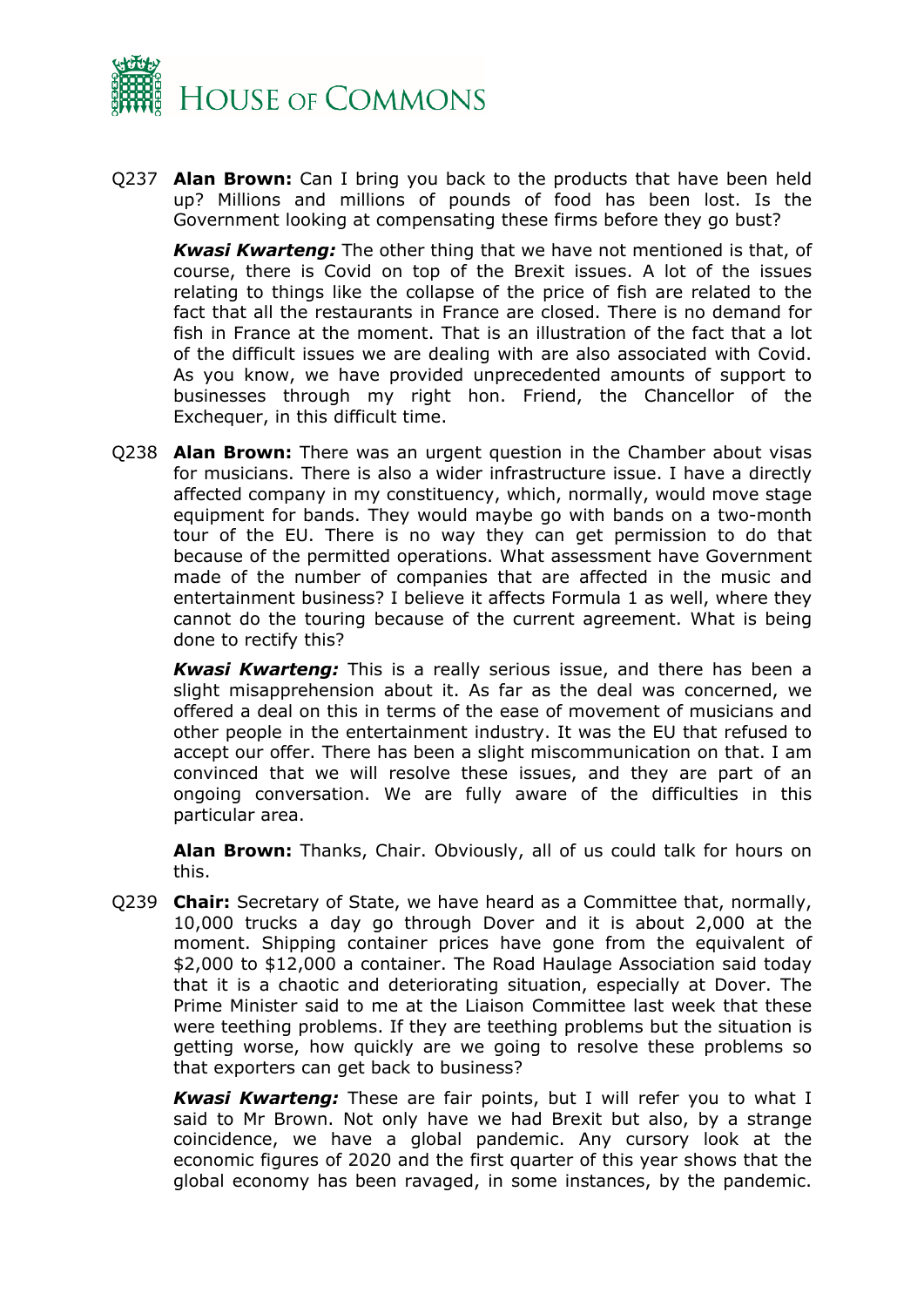

You have seen a collapse in demand. I mentioned fish prices in the markets. There are no restaurants in France. France is one of the biggest fish-eating, fish-loving populations in the world. There is a huge collapse in demand there.

There are issues with trade in terms of people moving, being quarantined and having to be put in self-isolation, and the fact that the aviation industry is under great pressure because people are constraining movement. There are lots of swirling circumstances here, which mean that the economic situation is unclear and it is difficult. With respect to the Brexit issue, I am confident that we will be able to reach very normal conditions quite soon. About the pandemic, I have less sight on that. There is nobody in the world who can tell you when the pandemic will have done its worst and be over.

Q240 **Chair:** On the Brexit issue, there are some real-world nuts and bolts issues. There is this issue of paperwork and making sure that paperwork is correct in advance. There has been an issue with payment of duty payments within member states when British companies are exporting, and that is causing some confusion. How is the Department engaging on these particular real-life issues to make sure that they are resolved as quickly as possible?

*Kwasi Kwarteng:* As you may know, towards the end of last year, particularly under the excellent initiative of my predecessor, the Department was totally geared, essentially, from October to be engaging with businesses. We are continuing to do that. We have a transition checker online. That has been checked at least 400,000 times in the last two months. We have corresponded with something like 4.7 million businesses, again, in the last three or four months. That was all put in place by my predecessor.

We have also managed to relay huge amounts of information to our stakeholders in small, medium-sized and larger businesses. We have talked to something like 55,000 businesses directly in the last few months since October 2020. There is a huge amount of engagement that BEIS is doing. Of course, we want to continue doing that because, as you appreciate, we are not out of the woods yet. There is still a lot of uncertainty and people who want clarification. On that, we have launched webinars, which are increasingly popular. We are trying to engage and inform businesses about what is going on.

Q241 **Chair:** Moving on to business engagement and the ongoing Covid issues, the Prime Minister announced yesterday the new business council that he hosted at No. 10. Are you part of that and, if so, how does your engagement with business at the Department that you run engage with the No. 10 initiative?

*Kwasi Kwarteng:* I was very pleased and honoured to be invited to the conference call that we had yesterday. I think the newspapers have reported on that. The Prime Minister had a very useful and open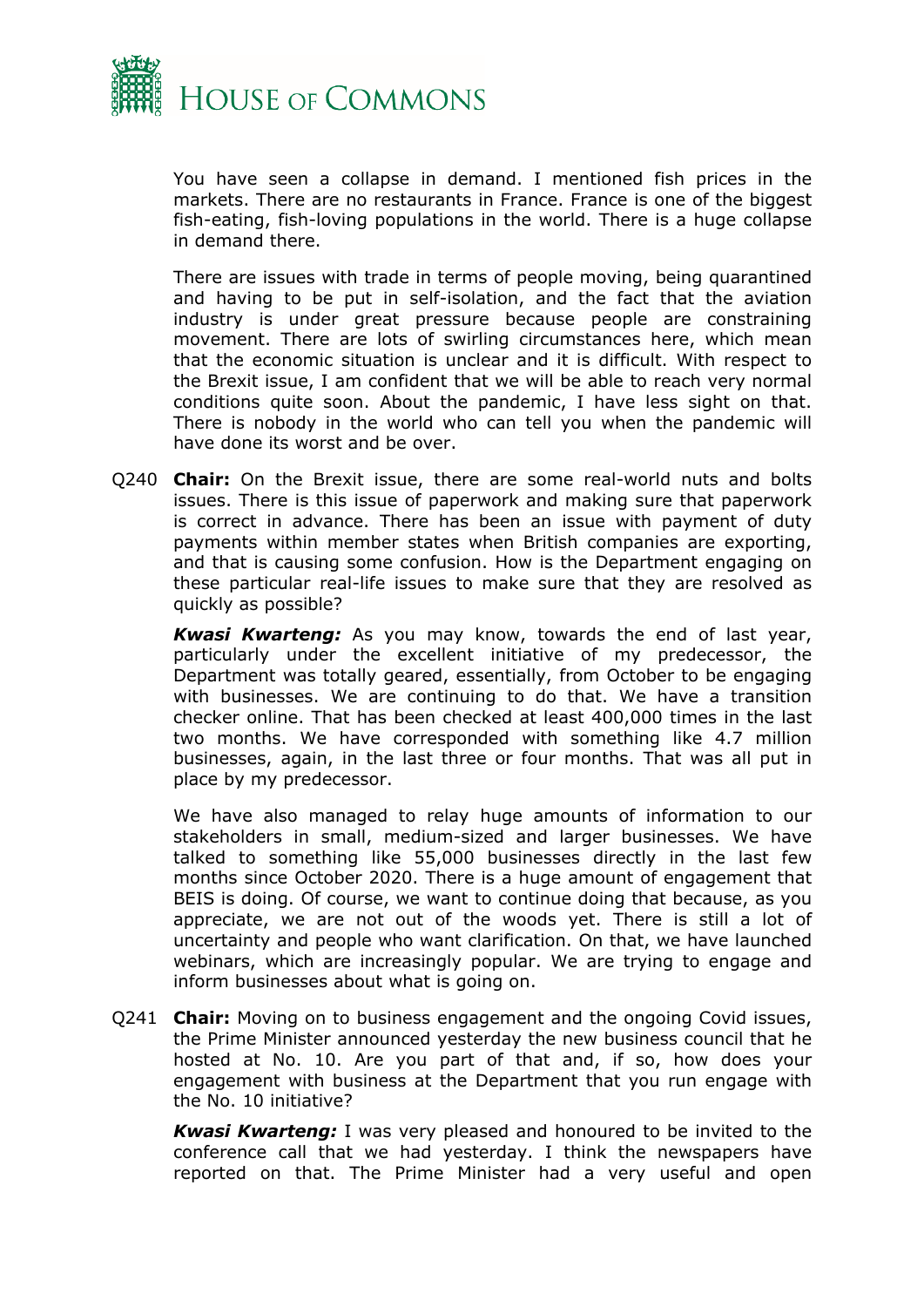

conversation with me, the Secretary of State for International Trade and the Chancellor about the kinds of opportunities we see in 2021 and going forward, about things relating to innovation, the strong desire on the part of the Treasury and the Chancellor to increase our skill base, and infrastructure. The Chancellor is formulating and has announced some very exciting plans relating to infrastructure. It was a very good discussion, and I am very pleased to say that, as the new Secretary of State for BEIS, I was able to attend that conference.

Q242 **Chair:** As a BEIS Committee, no doubt like your Department, we are getting lots of representations from different parts of the economy about the ongoing support for business. We do not have time to go through all of them, but, to name a few, the FSB talked about how up to 250,000 small businesses are at risk of going bust because of cash flow issues. There is concern about the indebtedness that many businesses now have and the terms of being able to repay that. There is the issue of commercial rents that need to be resolved. The hospitality sector has asked for a continuation of business rate deferrals. We have the ExcludedUK campaign for many company directors who have not had any support yet. We have the events industry, the non-essential retail industry and others that are making representations.

Are we going to see a refresh of the financial support in the upcoming Budget? What are the specific things that you are asking for as Business Secretary to meet the demands of very significant parts of the economy that feel they do not currently have the reassurance they need to get through the Covid crisis?

*Kwasi Kwarteng:* You are right. It is absolutely vital that, as Business Secretary, I make representations around the Cabinet table and, particularly, to my right hon. Friend, the Chancellor of the Exchequer, about business and championing the interests of business. I was very privileged, lucky and happy to attend a UKHospitality forum last week, ably chaired by my colleague, Paul Scully, the Minister for Hospitality. They were very clear and put across very ably the real distress, in many instances, that they are suffering. Some of their proposals need to be looked at, and I am sure they are being considered by the Treasury. I am very happy to make representations on their behalf.

Having said all that, we cannot forget the huge amount of support that we have already provided to try to maintain the viability of our economy. We have spent something like £285 billion already trying to sustain businesses. To put that in context, when I entered Parliament in 2010, we had a record deficit of £160 billion. That was the deficit then. It was unprecedented. The way in which we are supporting business dwarfs even the borrowing that we had in 2010. It shows the extent to which the Treasury and the Government are leaning in and trying to support the economy.

Q243 **Chair:** One of the main asks that has come to us is about making sure that that borrowing and spending is being targeted in the most efficient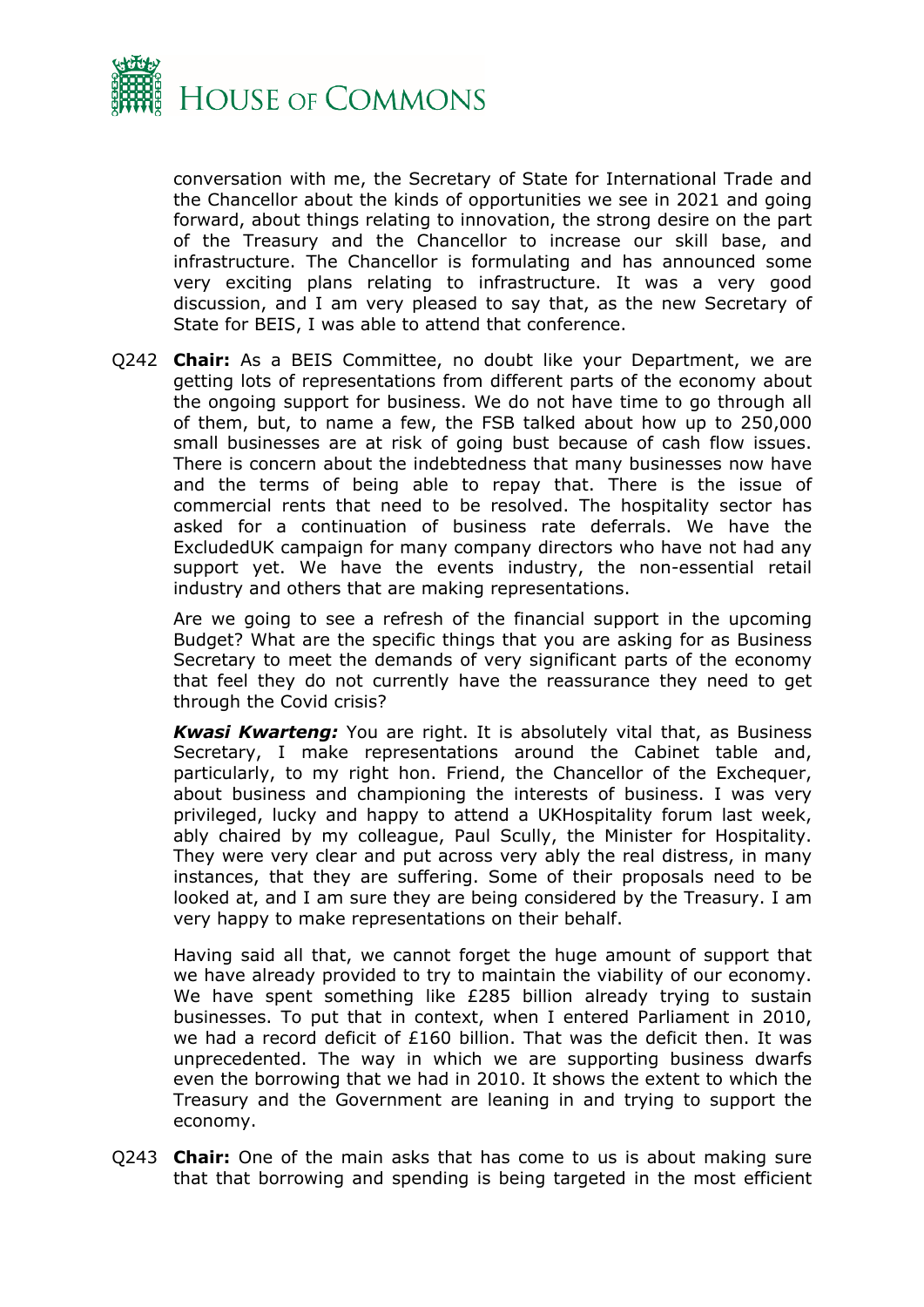

way, so that it is not one size fits all.

#### *Kwasi Kwarteng:* I agree.

**Chair:** Part of that conversation is about the rewrite of the industrial strategy, which your predecessor said was going to be happening over this year. Is that still the case? Are we still committed to refreshing the industrial strategy?

*Kwasi Kwarteng:* Yes. We are absolutely looking at trying to focus and direct, in a more laser-like fashion, what was written, after all, in 2017. If we look at the industrial strategy, it was presented to the world at the end of 2017. If you compare where we were in 2017 with where we are now, it is a completely different picture. In 2017, we did not have a Brexit deal. We did not know anything about the Covid-19 virus. We did not know anything about the kind of response that we would have to the virus. It is quite right, given the changes we have seen very recently, to refresh and rethink the strategy. We are still committed to intervening, helping business and guiding growth, in a way. Our approach has to reflect recent conditions and not the conditions of 2017.

Q244 **Paul Howell:** I want to talk about the mineworkers' pension scheme. As you are possibly aware, I am one of 50 colleagues who wrote to the Government on this subject. As part of the road to recovery post-Covid, it is obvious that the old coalfield constituencies will need some extra help. Successive Governments have taken over £4 billion out of the mineworkers' pension scheme in surplus payments through the 50:50 split arrangement. A 70:30 split in favour of the ex-miners would still leave the Government with a healthy income but, more importantly, would put some real money back into these coalfield communities. Do the Government have a plan to distribute any of the £1.1 billion of reserves remaining in the scheme to the retired miners' pensions?

*Kwasi Kwarteng:* It is a very fair question. I think I met you on this very subject when I was the Energy Minister.

#### **Paul Howell:** You did.

*Kwasi Kwarteng:* I certainly met a number of Opposition MPs on this, and I fully understand where they were coming from. There is a reserve and, as you know, stock prices do not always go up. It looked, for much of the early part of last year, that markets would be decimated. In that instance, the 50:50 split of the Government reserve ensured that the mineworkers' pension scheme was able to deliver a guaranteed strong, positive return, even when markets were going down, and the Government are committed to guaranteeing that. The way in which the guarantee works means that we have to have a split along the lines that you have said, but I am always looking at the scheme and how it can work better. You can address this issue to me in the first instance, as it is something I was very conscious of when I was the Energy Minister.

Q245 **Paul Howell:** It is always easy in hindsight, when a scheme is doing well, to have this view, but we are in a hindsight situation now. We have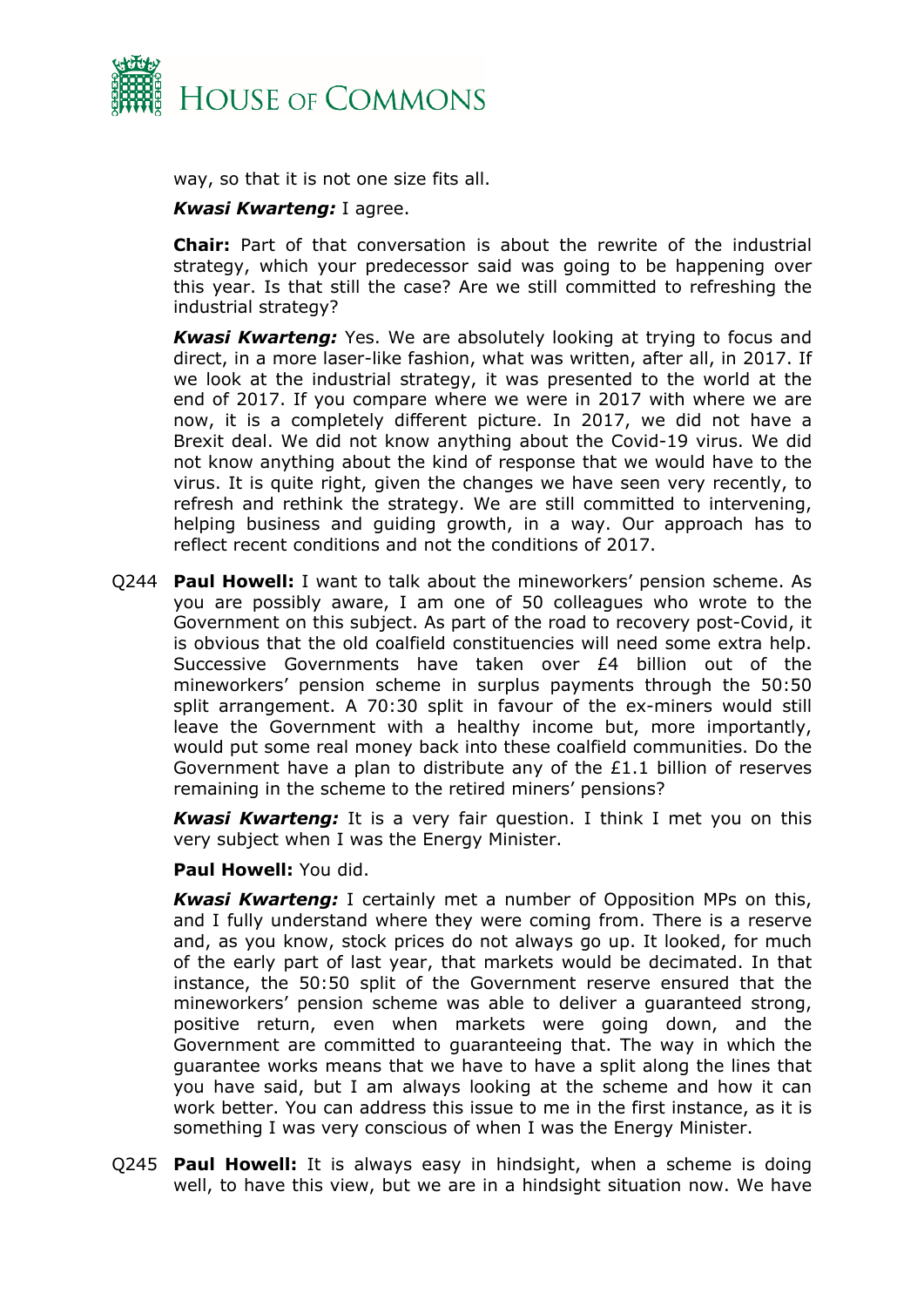

that opportunity and I would encourage you to see if there is something you can do for these communities.

*Kwasi Kwarteng:* You can see that, if we were to change it and, for whatever reason, there was a downturn, the protection that we provide through the scheme would be a lot less. Then you, in your excellent capacity as an MP, would be saying that we should put more money in to secure the downside, so it is a difficult issue. The 50:50 split works, but we review it all the time.

**Paul Howell:** As I said, I would encourage you to review it, but I accept what you are saying.

Q246 **Chair:** Just to emphasise, it was nearly 50 MPs on a cross-party basis who wrote to you. It is felt quite strongly.

*Kwasi Kwarteng:* They did, and I engaged with them on this issue a number of times. We had conversations in Parliament about it. There may even have been a debate; I cannot remember. It was widely discussed when I was the Energy Minister.

Q247 **Zarah Sultana:** I want to start my question by mentioning the UK-Africa summit, because it is something the COP president mentioned earlier. More than 90% of the £2 billion in energy deals struck at the UK-Africa summit this time last year were for fossil fuels, despite a Government commitment to support African countries in their transition to cleaner energy. Why do the Government's actions abroad not reflect their commitment at home?

*Kwasi Kwarteng:* I dispute that. One of the most significant announcements in this area, in terms of international trade, was the Prime Minister's commitment last December, essentially, to stop funding fossil fuel projects overseas. This issue was discussed in Cabinet committees. People had differing views, but, in the end, the Prime Minister came down very firmly on the side of the people who said we should stop any funding of fossil fuel projects outside the UK. That demonstrates a consistency of purpose.

In terms of the African summit and the deals that were done, we have to distinguish between a couple of things. A lot of these fossil fuel deals are gas-powered stations, which, even though they are carbon emitting, are much less carbon emitting than coal. If you take a country like South Africa, which is heavily dependent on coal, part of the transition in that instance is to wean the country from a dependency on coal to invest in gas-powered power generation. Yes, the gas-powered generation is carbon emitting, but it is a lot less than that which is derived from coal. It is a part of the transition. In a lot of developing countries, the transition will involve moving away from coal-sourced power to gas power, even though gas power, as you know, is still carbon-emitting.

Q248 **Zarah Sultana:** Thank you for that response. My second question is about the levels of funding that have been pledged. The EU has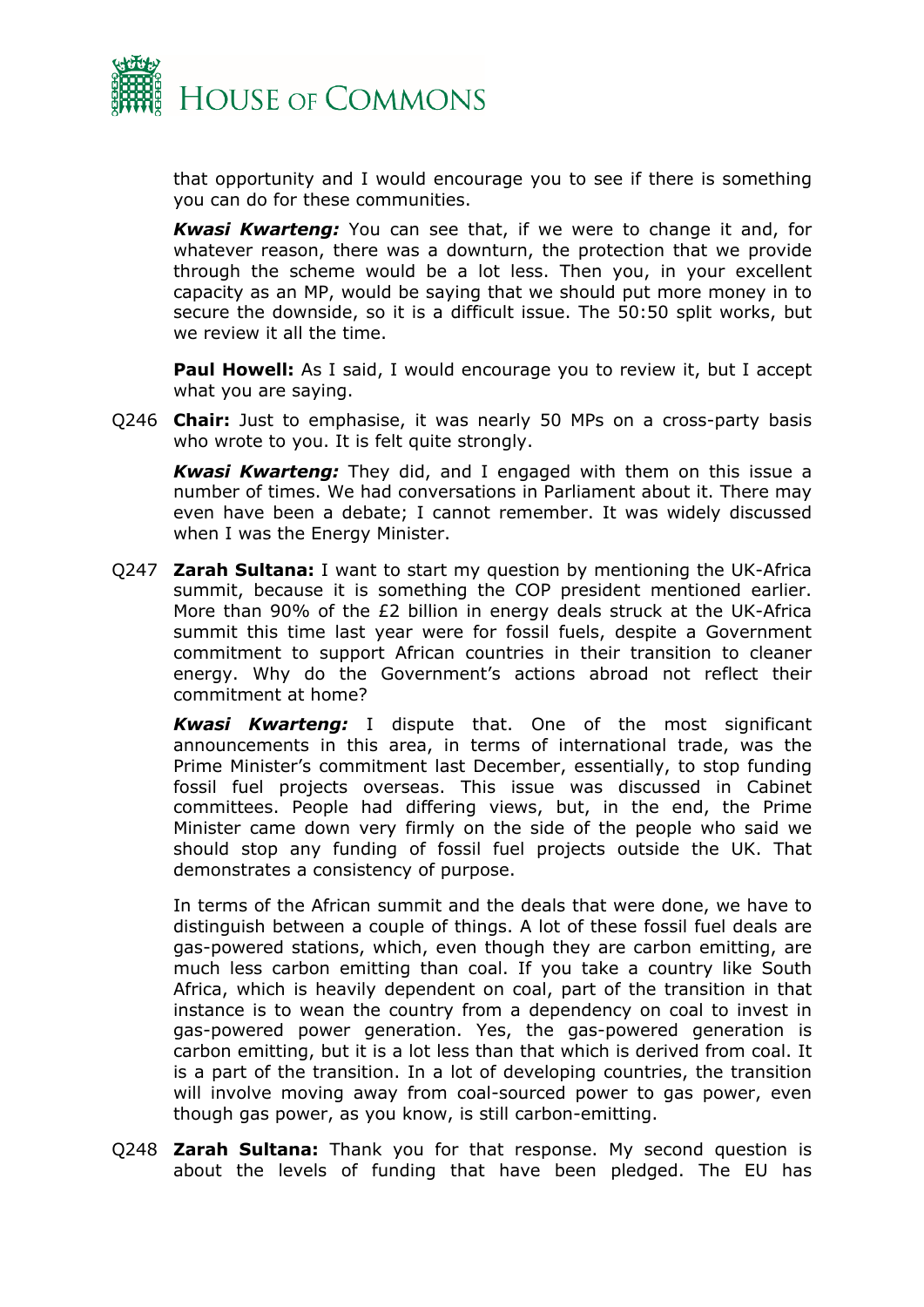

committed €1 trillion to a green deal. Similarly, President-elect Biden has committed to invest \$2 trillion. On hydrogen strategies, France has committed €8 billion and Germany has committed €6 billion. The UK is only committing £240 million, so why does the White Paper not meet the scale of ambition that we are seeing elsewhere in the world?

*Kwasi Kwarteng:* In terms of energy projects, we have to get away from the idea that 100% is coming from the public purse. If you look at the deployment of offshore wind, in which I was very involved as Energy Minister, something like £94 billion has been committed to the deployment of offshore wind in this country, to the point where we have the largest offshore wind capability in the world. We have something like 35% of the production capacity in offshore wind.

The vast majority of that spending came from the private sector. It did not come from taxpayers' money. The way we achieve success in hydrogen and CCUS will be through incentivising private investment. Looking at the amounts that Governments commit as part of their investment is not a fair way of assessing our capability. What we have been very successful at—more successful than any other country, I would suggest—is attracting private capital and private investment in the deployment of this renewable technology. That is what we should be judged on.

Q249 **Zarah Sultana:** You mention offshore wind, and the commitment to rapidly develop the UK's offshore wind resources is very welcome. Why are we diverting resources towards new nuclear when the cost of renewables, right now, is plummeting?

*Kwasi Kwarteng:* I tried to address this issue and it is a fair question. If you were to have an energy system that is entirely based on renewables, it would be far more expensive because the renewables are intermittent. If you have a solar power station, the sun does not always shine, so there will be large portions of the day where you are not generating any power. The same is true of offshore and onshore wind turbines generally. You would have to have far more capacity to be able to have continual power generation. On top of that, you are paying National Grid a huge amount of money to balance the system.

In any energy system, you need a firm, stable source of power. As a decarbonised source of firm power, nuclear fits the bill. I am open to other ideas of non-intermittent, decarbonised energy sources. The nuclear industry provides firm power. One of the first things I did as Energy Minister was to commission a series of models to see how we can get to 2050 in a decarbonised way. Any model showed that a source of firm power—in this case nuclear power—meant that it was much cheaper to do that than to have a system that is fully dependent on renewables.

**Zarah Sultana:** Thank you for the offer of listening to alternative ideas on how to do that.

*Kwasi Kwarteng:* I would love to hear those ideas.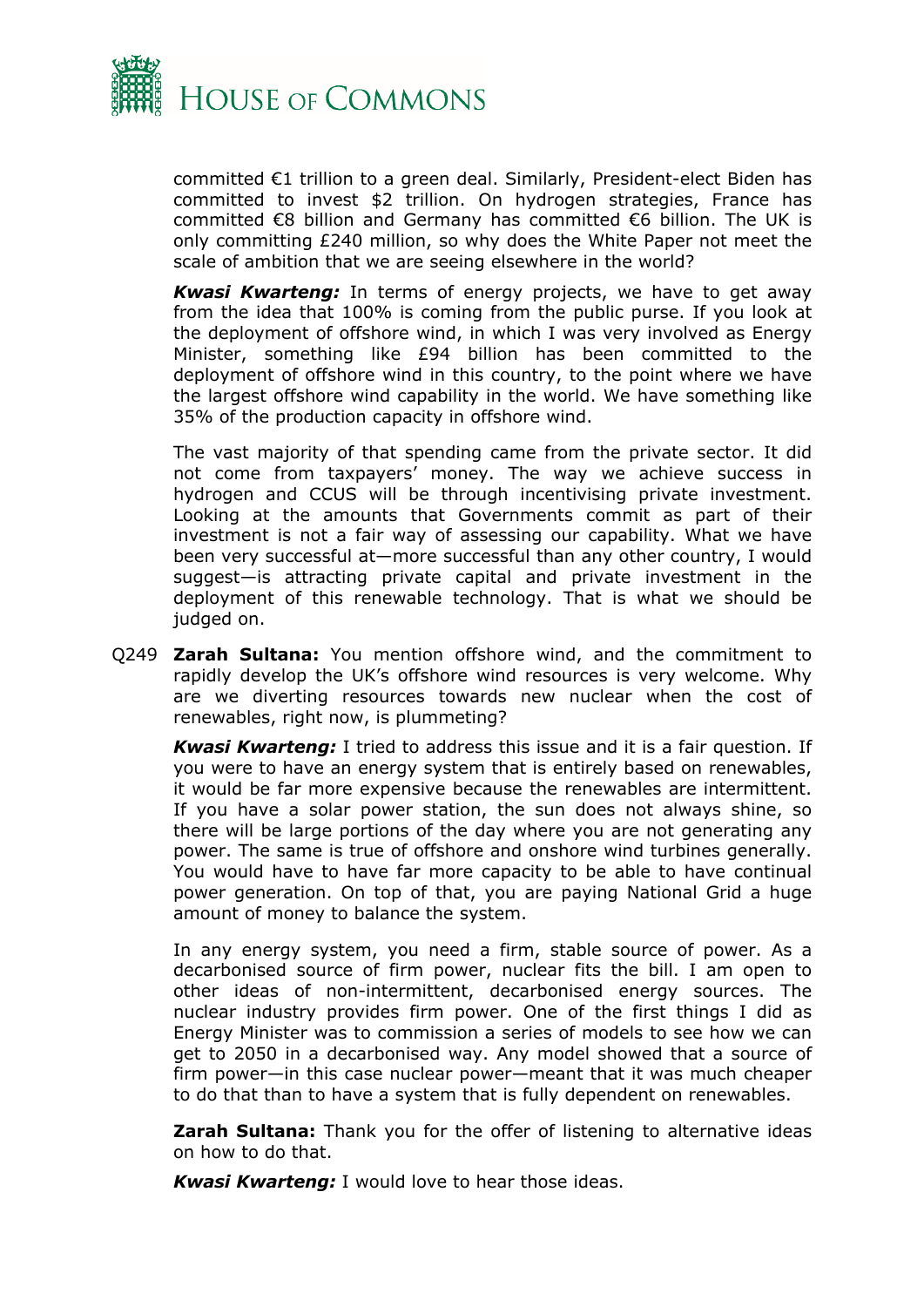

Q250 **Zarah Sultana:** My final question is about the White Paper not including a date or a plan for building new zero-carbon homes, and not including shipping and aviation targets in the UK's emission totals. When will the Government address these emissions in the White Paper?

*Kwasi Kwarteng:* I have said that shipping and aviation need to be addressed. That has to be part of our calculus in terms of net zero. You will appreciate that, in terms of housing, I have lots of very good conversations with MHCLG. We have to work very closely with them in terms of the housing policy and the aspiration that we have for that. It was felt that the energy White Paper is something that we owned as Energy Ministers and as BEIS. We thought it would muddy the waters if we were to stray on to the housing issue. We have a heat and buildings strategy coming out imminently, I hope, in this quarter. I will be very happy to take questions from your Committee about that in due course.

Q251 **Chair:** There was some reporting that we are expecting an updated employment rights Bill this year. Is that correct?

*Kwasi Kwarteng:* We are absolutely looking at safeguarding employment rights. I know there have been stories in the newspaper that there is going to be some sort of bonfire of rights and that we are going to scrap rights. This could not be further from the truth; I have to rebut this very clearly. We feel that we are enshrining rights and we can protect rights. I am very proud that, as Energy Minister and as Secretary of State, in the nine days that I have been in the job, I have reached out to trade union leaders. I spoke to Frances O'Grady last week.

My firm conviction is that we are never going to get to net zero, or have a chance of doing so, unless we work very closely with trade unions on skills and employment opportunities. The industrial relations of the 2020s and 2030s will be nothing like the world that we emerged from at the end of the 20th century, the 1970s and 1980s. It is a completely different debate, and I do not want to be dragged back into that world of the 1970s.

Q252 **Chair:** The concerns in the press are about comments that you co-authored or supported, albeit a long time ago, in 2012 or 2013.

*Kwasi Kwarteng:* It was a long time ago.

**Chair:** I understand, but the comments are of concern. You said that British workers were among the worst idlers in the world, and you suggested that the national minimum wage should be different in different parts of the country. Do you want to take this opportunity to distance yourself from those comments?

*Kwasi Kwarteng:* A book written by a bunch of Back-Bench MPs nearly 10 years ago is not particularly relevant to the problems and issues that we face. If you look at the world of 2011, who was talking about net zero? We were not talking about the net zero challenge. We were not talking about the industrial opportunities that would come from net zero.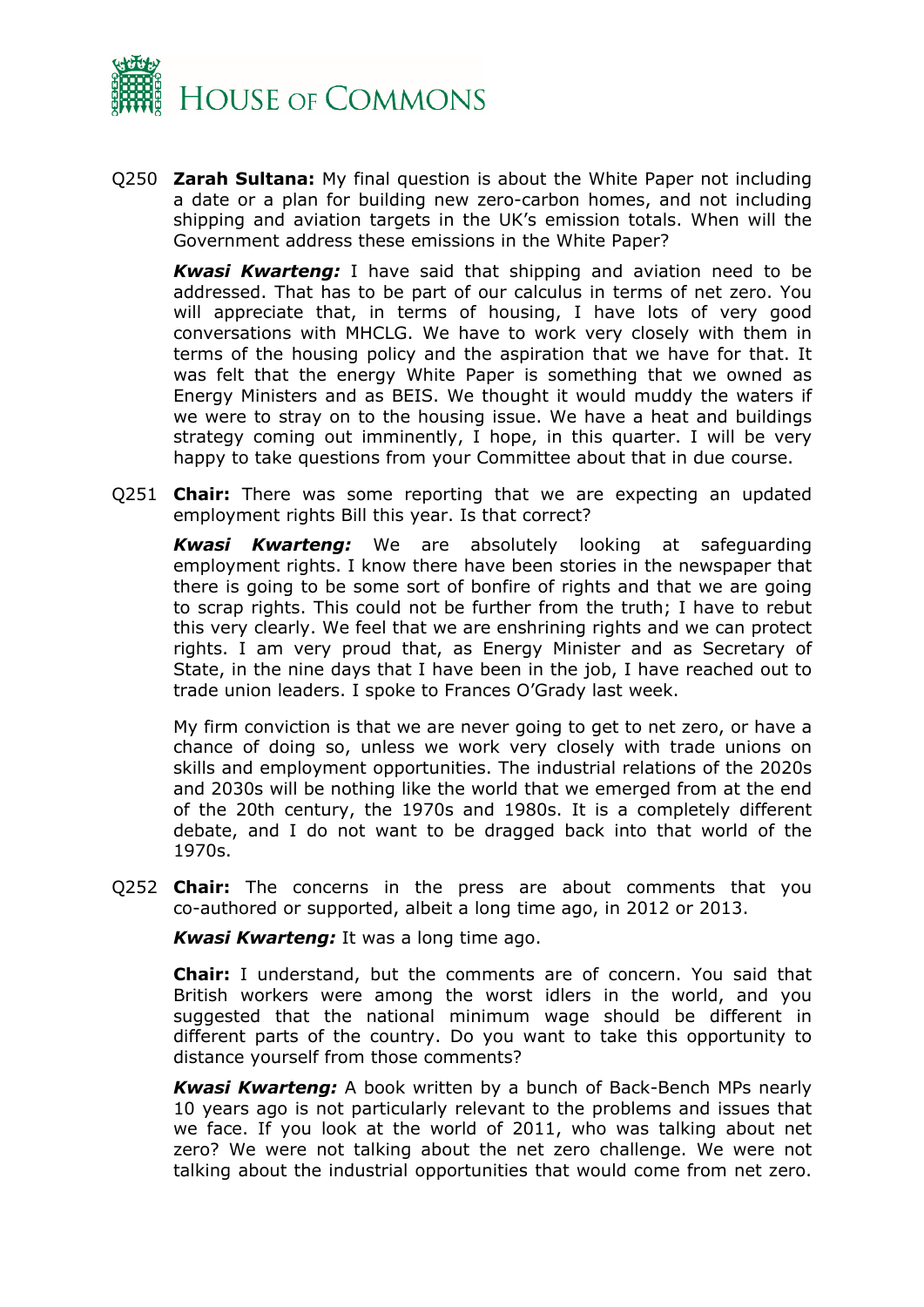

We were not talking about global leadership in the fight against climate change. We were not talking about Brexit. That was a speck on the horizon, if anyone could see it.

It was a very different context. We can have a philosophical debate, if you like, about the nature of the state, free markets and that kind of thing. It is a very interesting debate. I do not think being wedded to a text from 10 years ago is a particularly constructive way of conducting future debates about really important issues in the 2020s.

Q253 **Chair:** I am pleased to hear that. Looking at something that exists today, I have seen some of the internal documentation from your Department. The thing that caused some concern was a consultation being done right now, as I understand it, in the BEIS Department, consulting on EU-derived employment regulations and how they could be reformed for business post-Brexit. There was a specific mention of the working time directive, which limits work to 48 hours in a week. Why is that consultation taking place, and what is the intended output of it, if we are not trying to change workers' rights as they exist today?

*Kwasi Kwarteng:* The view was that we wanted to look at a whole range of issues relating to our EU membership and examine what we wanted to keep. I will say to you now that we are absolutely committed. I think we can have a very, very strong and powerful economy based on net zero and the Prime Minister's 10-point plan, while having a really high standard for workers, high employment and a high-wage economy. That is what I am focusing on. The idea that we are trying to whittle down standards is not at all plausible or true.

You talk about the working time directive. I am very struck, as I look at EU economies, by how many EU countries—I think it is about 17 or 18 have essentially opted out of the working time directive. Even by just following that, we are way above the average European standard. I want to maintain that. We can be a high-wage, high-employment, very successful economy. That is what we should be aiming for.

Q254 **Alan Brown:** If we return to nuclear power providing baseload, there are eight existing nuclear power stations at the moment. Four of them are going to go offline and stop generating before Hinkley Point C comes online. Another three are going to go offline before the end of the decade, which is way before any new nuclear power station can be built. If we can do without the baseload from these power stations in the meantime, why is there a so-called justification that we need a new nuclear power station to provide that baseload?

*Kwasi Kwarteng:* It is for two reasons, which I have tried to mention. I will just repeat what I said. If we had a system that was 100% renewables, you would have to have so much capacity because, obviously, the wind is not blowing all the time and the sun is not shining all the time. The cost of having that capacity would be very, very high indeed, and it would put a cost on the consumer.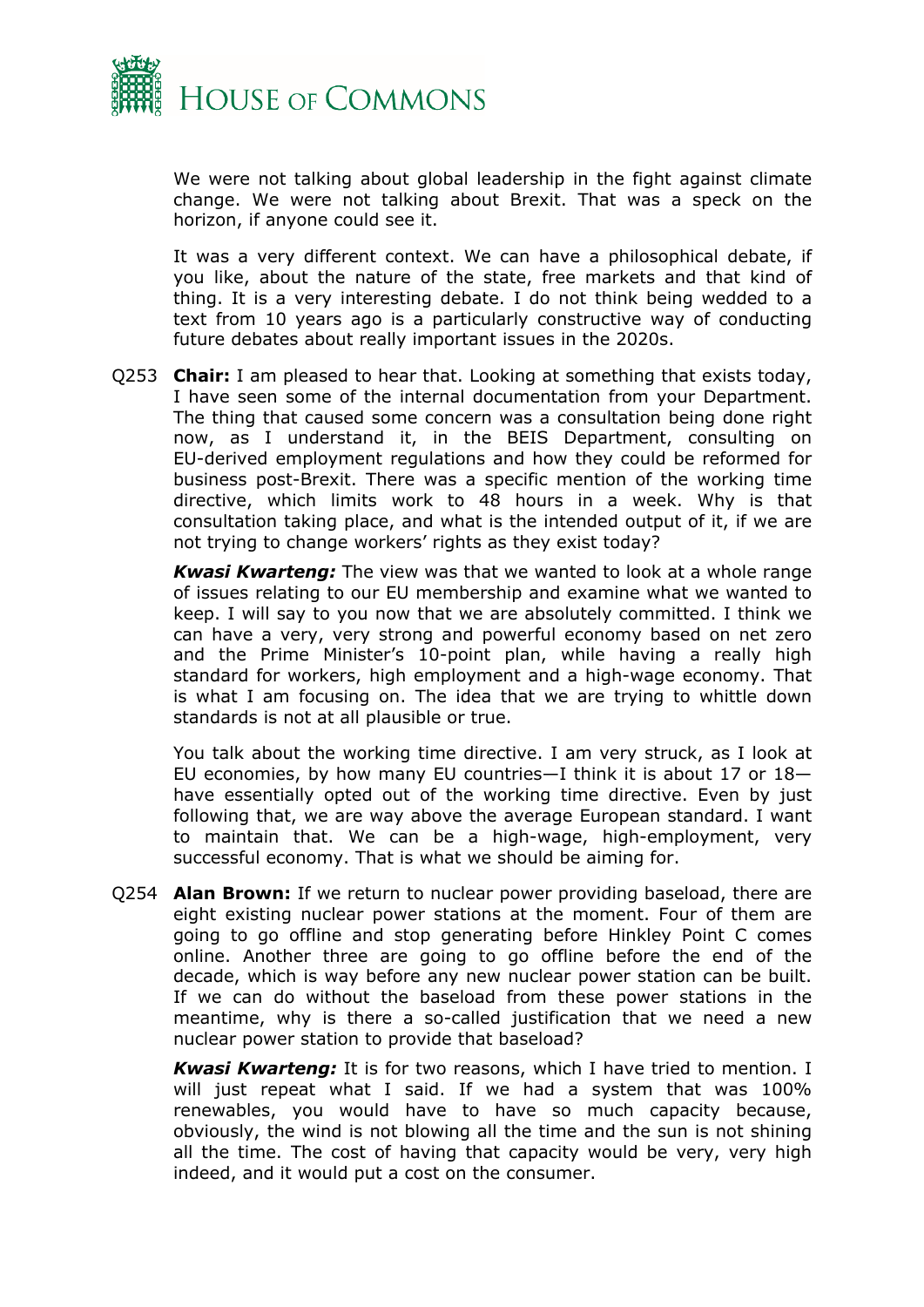

Q255 **Alan Brown:** How do we deal with these stations being offline, then? You are saying that the system will not work properly or will be too expensive when we do not have these existing power stations online.

*Kwasi Kwarteng:* That is why we are acting on building the power stations. We hope that Hinkley Point will be delivered in 2025. As we expressed in the White Paper, we are open to making a decision on a second power station that will be, perhaps, even a twin to Hinkley Point C. We are committed to the nuclear industry, and not only in large-scale nuclear. I think the third of the Prime Minister's 10 points was all about nuclear. He said that we would have small modular reactors. We are looking at research into that and building up capacity in it for the 2030s, as well as, in the 2040s, advanced modular reactors. We are very committed to this source of power. We think it is a good source of baseload, dispatchable power that can balance a heavy reliance on renewable power.

Q256 **Chair:** You have referred to audit reform in comments since becoming Secretary of State. As we all know, it has been rumbling on for some time. Are you able to give us any sense of dates around, we understand, an outstanding consultation from Government?

*Kwasi Kwarteng:* This is very simple. People interpreted it as a key priority of mine. As you will know, there were three reports on audit reform that came into the Department. We had embarked on a White Paper on it, and literally on my desk when I entered the office there was a White Paper. I am very, very keen, having done the work, that we manage to publish it. I said to the relevant Minister, Lord Callanan, that I am very keen to show that we have done work on this, and I am very keen to publish it. That was one of the first action points that I initiated.

In terms of dates, it will have to go through the usual write-round process and all the rest of it, but I am very keen to see that White Paper hit the ground so that we can start a discussion. It is not the be all and end all. It is not as if we are going to be legislating next week on audit reform, but we have to get the ball rolling. As you said in the question, there have been lots of reports. We have had lots of debate. Now we need to push this thing forward.

Q257 **Chair:** Our inquiry on the Post Office Horizon issues is currently suspended because of the independent review, but we still have some outstanding questions primarily about the role of Government as a shareholder and how that works internally, around check-offs and access to information. There have been concerns from some stakeholders on this issue, primarily the victims of what happened in this tragic set of circumstances for many of them, about the independent review itself. Do you have any thoughts at this stage about their engagement with that independent review and, therefore, how valid its conclusions will be in how we try to resolve this issue going forward?